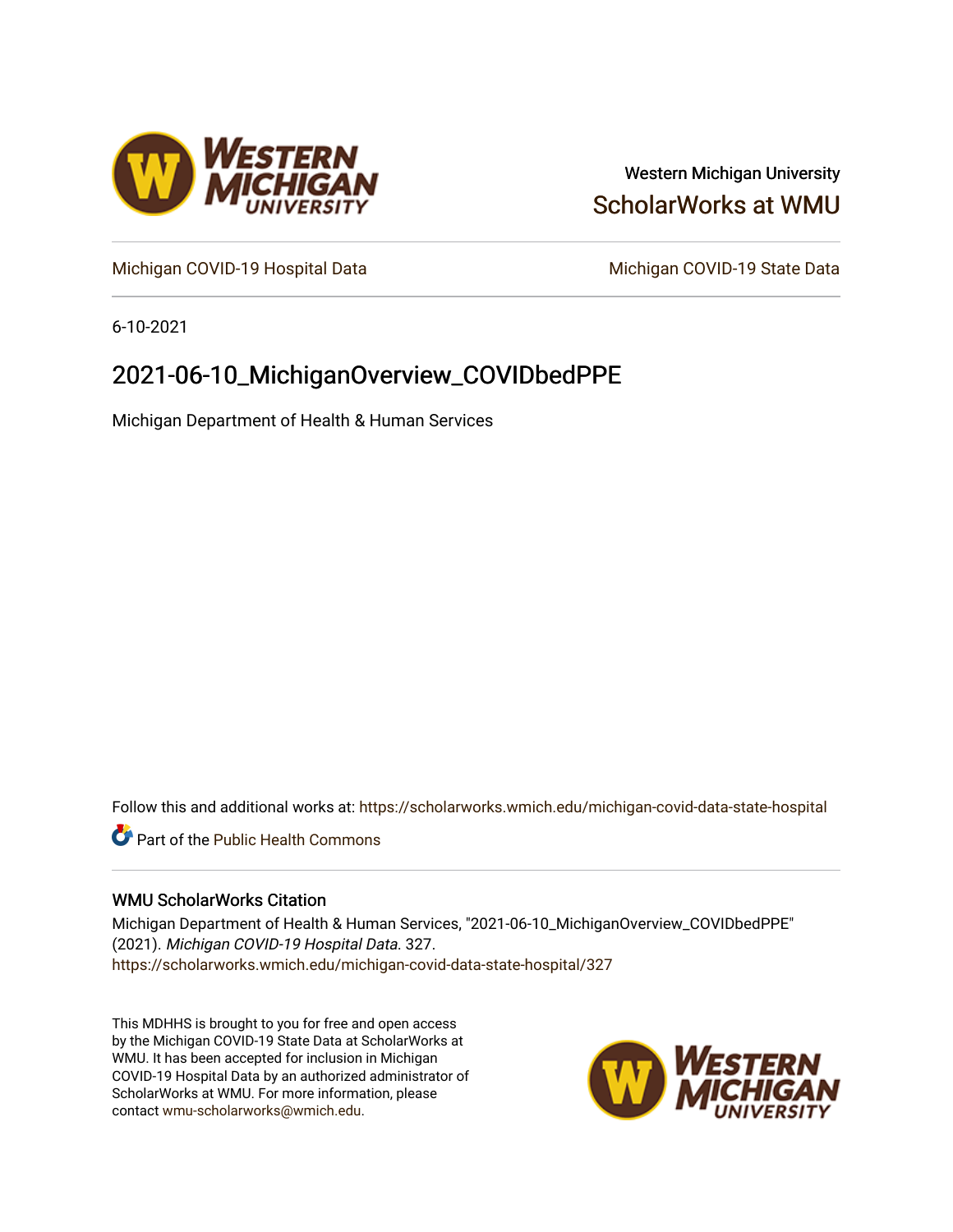# **Statewide Available PPE and Bed Tracking**

**Note:** Data on this page is updated Monday - Friday.

|                            | Statewide Hospital Capacity Report for COVID-19* 06/10/2021** |                             |                                               |                                                  |                                                             |                                                               |       |                                            |                     |                                                         |                             |                                           |
|----------------------------|---------------------------------------------------------------|-----------------------------|-----------------------------------------------|--------------------------------------------------|-------------------------------------------------------------|---------------------------------------------------------------|-------|--------------------------------------------|---------------------|---------------------------------------------------------|-----------------------------|-------------------------------------------|
|                            | Hospital<br><b>Beds</b>                                       | <b>Adult</b><br><b>Beds</b> | Hospital<br>Hospital Inpatient<br><b>Beds</b> | Hospital<br>Inpatient<br><b>Bed</b><br>Occupancy | <b>Adult</b><br><b>Hospital</b><br>Inpatient<br><b>Beds</b> | Adult<br>Hospital<br>Inpatient<br><b>Bed</b><br>$ $ Occupancy |       | <b>ICU Bed</b><br><b>ICUBeds</b> Occupancy | Adult<br><b>ICU</b> | <b>Adult ICU</b><br><b>Bed</b><br><b>Beds Occupancy</b> | <b>Total</b><br>Ventilators | <b>Mechanical</b><br>Ventilatorsin<br>use |
| <b>Region</b>              | 1,876                                                         | 1,718                       | 1,598                                         | 1,308                                            | 1,510                                                       | 1,185                                                         | 204   | 166                                        | 192                 | 162                                                     | 225                         | 59                                        |
| Region<br><b>2N</b>        | 6,261                                                         | 5,917                       | 5,616                                         | 4,528                                            | 5,249                                                       | 4,287                                                         | 587   | 437                                        | 569                 | 432                                                     | 983                         | 221                                       |
| <b>Region</b><br><b>2S</b> | 8,033                                                         | 7,145                       | 7,197                                         | 6,006                                            | 6,326                                                       | 5,229                                                         | 1,038 | 856                                        | 719                 | 609                                                     | 1,445                       | 523                                       |
| <b>Region</b>              | 3,212                                                         | 3,075                       | 2,899                                         | 2,334                                            | 2,743                                                       | 2,220                                                         | 440   | 340                                        | 362                 | 295                                                     | 627                         | 232                                       |
| Region<br>5                | 1,684                                                         | 1,667                       | 1,400                                         | 1,118                                            | 1,383                                                       | 1,094                                                         | 209   | 131                                        | 176                 | 125                                                     | 317                         | 47                                        |
| Region<br>6                | 3,264                                                         | 2,828                       | 2,943                                         | 2,407                                            | 2,525                                                       | 2,049                                                         | 404   | 319                                        | 251                 | 196                                                     | 579                         | 145                                       |
| Region                     | 1,044                                                         | 972                         | 1,023                                         | 675                                              | 972                                                         | 648                                                           | 204   | 138                                        | 182                 | 122                                                     | 137                         | 25                                        |
| <b>Region</b><br>8         | 750                                                           | 732                         | 544                                           | 326                                              | 516                                                         | 312                                                           | 78    | 53                                         | 59                  | 47                                                      | 122                         | 8                                         |
| <b>Total</b>               | 26,124                                                        | 24,054                      | 23,220                                        | 18,702                                           | 21,224                                                      | 17,024                                                        | 3,164 | 2,440                                      | 2,510               | 1,988                                                   | 4,435                       | 1,260                                     |

\*92% response rate \*\*Data is preliminary and subject to change

### **COVID-19 Metrics 6/10/2021**

| <b>HCC Region</b>                                             | <b>Region 1</b> | <b>Region 2</b><br><b>North</b> | <b>Region 2</b><br><b>South</b> | <b>Region 3</b> | <b>Region 5</b>         | <b>Region 6</b> | <b>Region 7</b> | Region 8 $ $   | <b>Total</b> |
|---------------------------------------------------------------|-----------------|---------------------------------|---------------------------------|-----------------|-------------------------|-----------------|-----------------|----------------|--------------|
| <b>Total Hospitalized Adult</b><br><b>Suspected/Confirmed</b> | 54              | 121                             | 217                             | 65              | 47                      | 130             | 13              | 7              | 654          |
| <b>Adult Confirmed-Positive</b><br><b>COVID</b>               | 50              | 99                              | 184                             | 62              | 42                      | 124             | 12              | 6              | 579          |
| <b>Hospitalized Peds</b><br><b>Confirmed/Suspected</b>        | 3               | 8                               | 9                               | 1               |                         | $\overline{2}$  | 0               | $\Omega$       | 24           |
| <b>Hospitalized Ped</b><br><b>Confirmed-Positive</b>          | 2               | 7                               | 9                               |                 |                         | $\overline{2}$  | $\mathbf{0}$    | $\Omega$       | 22           |
| <b>Hospitalized and Ventilated</b><br><b>COVID</b>            | 5               | 16                              | 40                              | 11              | $\overline{\mathbf{4}}$ | 23              | 2               | $\overline{2}$ | 103          |
| <b>Adult ICU Confirmed/Suspected</b><br><b>COVID</b>          | 11              | 23                              | 65                              | 17              | 11                      | 41              | 7               | 3              | 178          |
| <b>ICU Adult Confirmed-</b><br><b>Positive COVID</b>          | 11              | 20                              | 58                              | 11              | 10                      | 41              | 6               | 3              | 160          |
| Prev Day COVID<br><b>Related ED Visits</b>                    | 59              | 304                             | 341                             | 72              | 107                     | 57              | 58              | 25             | 1023         |

**Changes have recently been made to the clinical variables shared on the MDHHS website. These changes were made to align with the new reporting requirements from the federal government. To better accommodate all users of this data, MDHHS is expanding the data provided from the previous clinical variables section to the information described in the new clinical variables section. Data users should carefully consider which variables meet their current or ongoing needs for information.**

### **Previous Clinical Variables:**

**# of ED Discharges -** The number of patients discharged home (or equivalent) from ED with suspected or confirmed COVID-19 in past 24 hours. INCLUDE hospital urgent care and ED drive through.

**# in Critical Care -** The CURRENT number of patients in critical care units with suspected or confirmed COVID-19. INCLUDE non-critical care areas being used for surge critical care. DO NOT INCLUDE ED boarding/overflow (patients currently admitted and awaiting bed).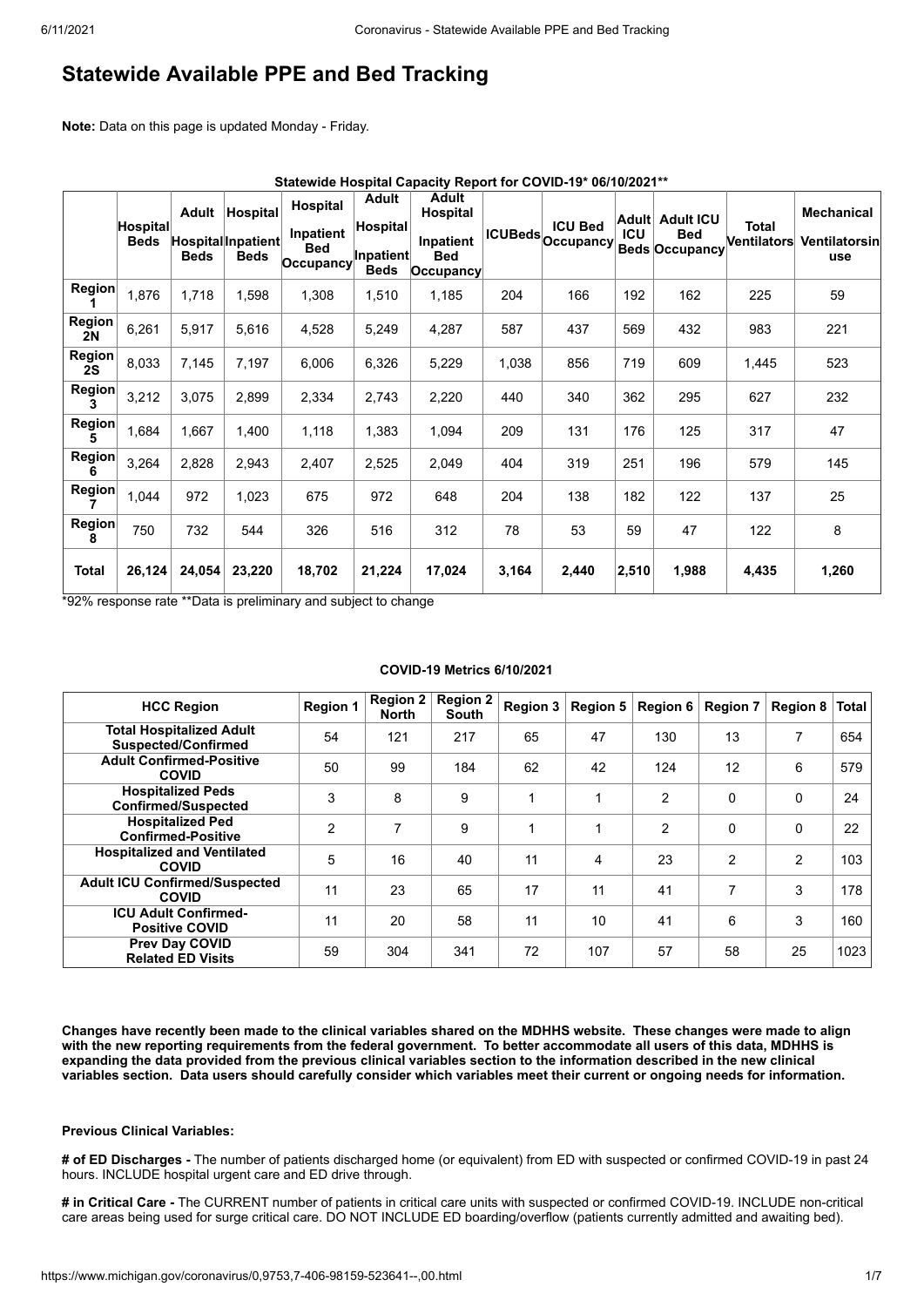**# on Ventilators -** The CURRENT number of patients receiving mechanical ventilation with suspected or confirmed COVID-19. DO NOT INCLUDE ED boarding/overflow (patients currently admitted and awaiting bed) and surge critical care areas.

**# of Inpatients -** The total number of positive tests for COVID-19 among admitted patients.

#### **New Clinical Variables:**

**Previous Day's COVID-19-related ED Visits** ( Enter the total number of ED visits who were seen on the previous calendar day who had a visit related to COVID-19 (meets suspected or confirmed definition or presents for COVID diagnostic testing - do not count patients who present for pre-procedure screening).)

**Total ICU adult suspected or confirmed positive COVID patients** (Patients currently hospitalized in an adult ICU bed who have suspected or laboratory-confirmed COVID-19.)

**Hospitalized ICU adult confirmed-positive COVID patients** (same as above, laboratory confirmed only)

**Hospitalized and ventilated COVID patients** (Patients currently hospitalized in an adult, pediatric or neonatal inpatient bed who have suspected or laboratory-confirmed COVID-19 and are on a mechanical ventilator (as defined in 7 above).)

**Total hospitalized adult suspected or confirmed positive COVID patients** (Patients currently hospitalized in an adult inpatient bed who have laboratory-confirmed or suspected COVID-19. Include those in observation beds.)

**Hospitalized adult confirmed-positive COVID patients** (same as above, laboratory confirmed only)

**Total hospitalized pediatric suspected or confirmed positive COVID patients** (Patients currently hospitalized in a pediatric inpatient bed, including NICU, newborn, and nursery, who are suspected or laboratory-confirmed-positive for COVID-19. Include those in observation beds.)

**Hospitalized pediatric confirmed-positive COVID patients** (Patients currently hospitalized in a pediatric inpatient bed, including NICU, newborn, and nursery, who have laboratory-confirmed COVID-19. Include those in observation beds.)

|                  | N95 Masks    | <b>PAPR/Other</b>  |            |                | Gowns     | Launderable | <b>Exam Gloves</b> |
|------------------|--------------|--------------------|------------|----------------|-----------|-------------|--------------------|
|                  |              | <b>Respirators</b> |            | Eye Protection |           | Gowns       | (single)           |
| <b>Region 1</b>  | 579,481      | 206                | 3,704,309  | 128,873        | 424.675   | 5,409       | 22,478,800         |
| <b>Region 2N</b> | 461,037      | 607                | 1,365,978  | 77,308         | 388,591   | 6,650       | 16,256,092         |
| <b>Region 2S</b> | 1,032,782    | 1,393              | 3,494,287  | 447,632        | 1,251,641 | 15,330      | 55,683,022         |
| <b>Region 3</b>  | 329,213.93   | 692                | 2,652,850  | 126,424        | 996,104   | 4,049       | 11,145,095         |
| <b>Region 5</b>  | 455,416      | 516                | 753,667    | 34,065         | 359,393   | 1158        | 3,627,739          |
| <b>Region 6</b>  | 1,318,750    | 556                | 3,698,599  | 140,152        | 386,990   | 5,362       | 16,375,065         |
| <b>Region 7</b>  | 134,466      | 573                | 1,592,237  | 76,768         | 63,950    | 6,090       | 8,971,225          |
| <b>Region 8</b>  | 185,898      | 427                | 561,120    | 33,346         | 106,336   | 5,691       | 3,292,463          |
| <b>Totals</b>    | 4,497,043.93 | 4,970              | 17,823,047 | 1,064,568      | 3,977,680 | 49,739      | 137,829,501        |

### **Statewide Hospital Available PPE Tracking for COVID-19\* 06/09/2021\*\***

\*82% response rate \*\*Data is preliminary and subject to change. Posted every Wednesday.

Data is self-reported by hospitals daily to the EM Resource System per **[MDHHS Director Robert Gordon's Emergency Order](https://www.michigan.gov/documents/coronavirus/MDHHS_epidemic_reporting_order_and_instructions_684709_7.pdf)**.

Changes in inventory numbers have likely occurred since reporting was completed.

- This information will be updated daily by 7 p.m.
- Information about Healthcare Coalition Regions is available on the **[MDHHS website](https://www.michigan.gov/mdhhs/0,5885,7-339-71548_54783_54826_56171-237197--,00.html#hcc)**.

**Region1** - Clinton, Eaton, Gratiot, Hillsdale, Ingham, Jackson, Lenawee, Livingston and Shiawassee counties.

**Region 2S** - City of Detroit and Monroe, Washtenaw and Wayne counties.

**Region 2N** - Macomb, Oakland and St. Clair counties.

**Region 3** - Saginaw, Alcona, Iosco, Ogemaw, Arenac, Gladwin, Midland, Bay, Genesee, Tuscola, Lapeer, Sanilac and Huron counties. **Region 5** - Allegan, Barry, Calhoun, Branch, St. Joseph, Cass, Berrien, Van Buren and Kalamazoo counties.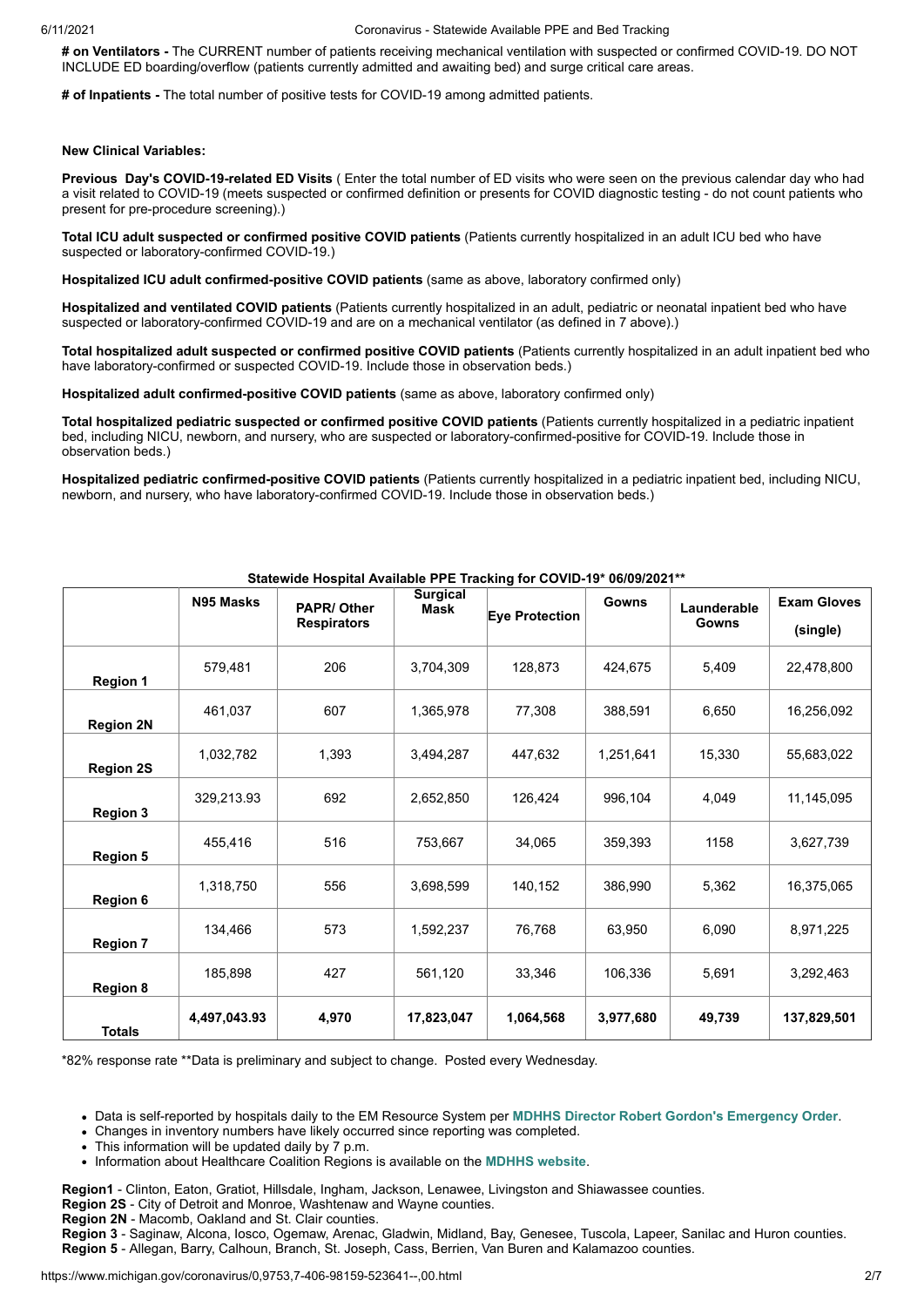**Region 6** - Clare, Ionia, Isabella, Kent, Lake, Mason, Mecosta, Montcalm, Muskegon, Newaygo, Oceana, Osceola and Ottawa counties. **Region 7** - Manistee, Wexford, Missaukee, Roscommon, Benzie, Leelanau, Grand Traverse, Kalkaska, Crawford, Oscoda, Antrim, Otsego, Montmorency, Alpena, Presque Ilse, Cheboygan, Emmet and Charlevoix counties.

**Region 8** - Chippewa, Mackinac, Luce, Schoolcraft, Delta, Alger, Marquette, Dickinson, Menominee, Baraga, Iron, Gogebic, Ontonagon, Houghton and Keweenaw counties.

| PPE Days On Hand as of 6/07/2021                                |                                                |                                          |                                         |                                                   |                                       |  |  |  |
|-----------------------------------------------------------------|------------------------------------------------|------------------------------------------|-----------------------------------------|---------------------------------------------------|---------------------------------------|--|--|--|
| Hospital                                                        | <b>Surgical</b><br><b>Masks</b>                | Gowns                                    | <b>Exam Gloves</b> Protection           | Eye                                               | June 7, 2021                          |  |  |  |
| Allegan General Hospital                                        | $\overline{\smash{\times 30}}$ days            | >30 days                                 | $\overline{>30}$ days                   | >30 days                                          | <b>Health System</b>                  |  |  |  |
| <b>Ascension Borgess Hospital</b>                               | $\overline{>30}$ days                          | >30 days                                 | >30 days                                | >30 days                                          | Health System                         |  |  |  |
| <b>Ascension Borgess-Pipp Hospital</b>                          | >30 days                                       | >30 days                                 | >30 days                                | $\overline{\phantom{1}}$ > 30 days                | <b>Health System</b>                  |  |  |  |
| Ascension Brighton Center for Recovery                          | 15-30 days                                     | $\overline{\sim}30$ days                 | $>30$ days                              | $>30$ days                                        | <b>Health System</b>                  |  |  |  |
| <b>Ascension Genesys Hospital</b>                               | $>30$ days                                     | $>30$ days                               | 15-30 days                              | >30 days                                          | <b>Health System</b>                  |  |  |  |
| Ascension Macomb Oakland Madison Heights                        | $>30$ days                                     | $15-30$ days                             | $15-30$ days                            | $>30$ days                                        | <b>Health System</b>                  |  |  |  |
| Ascension Macomb Oakland Warren                                 | $>30$ days                                     | $>30$ days                               | $>30$ days                              | $>30$ days                                        | <b>Health System</b>                  |  |  |  |
| Ascension Providence Hospital Novi                              | >30 days                                       | $530$ days                               | >30 days                                | >30 days                                          | <b>Health System</b>                  |  |  |  |
| Ascension Providence Hospital Southfield                        | $>30$ days                                     | $>30$ days                               | $15-30$ days                            | $>30$ days                                        | <b>Health System</b>                  |  |  |  |
| <b>Ascension Providence Rochester</b>                           | $>30$ days                                     | $\overline{\smash{\times 30}}$ days      | 15-30 days                              | $>30$ days                                        | <b>Health System</b>                  |  |  |  |
| <b>Ascension River District Hospital</b>                        | $>30$ days                                     | $530$ days                               | $15-30$ days                            | $>30$ days                                        | <b>Health System</b>                  |  |  |  |
| Ascension St. John Hospital                                     | >30 days                                       | >30 days                                 | $>30$ days                              | $>30$ days                                        | <b>Health System</b>                  |  |  |  |
| Ascension St. Joseph Hospital                                   | $\overline{\phantom{1}}$ > 30 days             | $\overline{\phantom{1}}$ >30 days        | $\overline{\phantom{1}}$ > 30 days      | $\overline{\phantom{1}}$ > 30 days                | Health System                         |  |  |  |
| Ascension St. Mary's Hospital                                   | >30 days                                       | >30 days                                 | $15-30$ days                            | $\overline{\smash{\sim}}30\ \text{days}$          | Health System                         |  |  |  |
| Ascension Standish Hospital                                     | >30 days                                       | >30 days                                 | >30 days                                | $>30$ days                                        | Health System                         |  |  |  |
| Aspirus Iron River Hospital                                     | >30 days                                       | >30 days                                 | $\overline{\phantom{1}}$ > 30 days      | $\overline{\phantom{1}}$ > 30 days                | Health System                         |  |  |  |
| Aspirus Ironwood Hospital                                       | $\overline{>30}$ days                          | $530$ days                               | $\overline{\phantom{1}}$ > 30 days      | $>30$ days                                        | <b>Health System</b>                  |  |  |  |
| Aspirus Keweenaw Hospital                                       | $\overline{>30}$ days                          | $\overline{>30}$ days                    | $>30$ days                              | >30 days                                          | Health System                         |  |  |  |
| Aspirus Ontonagon Hospital                                      | >30 days                                       | >30 days                                 | >30 days                                | $\overline{\phantom{1}}$ > 30 days                | <b>Health System</b>                  |  |  |  |
| <b>Baraga County Memorial Hospital</b>                          | >30 days                                       | $\overline{\smash{\sim}}30\ \text{days}$ | >30 days                                | $>30$ days                                        | Independent                           |  |  |  |
| <b>Beaumont Farmington Hills</b>                                | $\overline{>30}$ days                          | $\overline{>30}$ days                    | >30 days                                | $\overline{>30}$ days                             | Health System                         |  |  |  |
| Beaumont Healthcare Center - Canton                             | >30 days                                       | $\overline{\sim}30$ days                 | $\overline{\smash{\sim}}30\;{\rm days}$ | $>30$ days                                        | Health System                         |  |  |  |
| Beaumont Hospital - Royal Oak                                   | $\overline{\sim}30$ days                       | $\overline{\sim}30$ days                 | $\overline{\phantom{1}}$ > 30 days      | $>30$ days                                        | Health System                         |  |  |  |
| <b>Beaumont Hospital - Troy</b>                                 | >30 days                                       | >30 days                                 | >30 days                                | >30 days                                          | <b>Health System</b>                  |  |  |  |
| <b>Beaumont Hospital Dearborn</b>                               | $\overline{\smash{\times 30}}$ days            | >30 days                                 | >30 days                                | $\overline{>30}$ days                             | Health System                         |  |  |  |
| <b>Beaumont Hospital Grosse Pointe</b>                          | $530 \text{ days}$                             | $\overline{>30}$ days                    | $\overline{\smash{\sim}}30\;{\rm days}$ | $\overline{\smash{\sim}30}$ days                  | Health System                         |  |  |  |
| <b>Beaumont Hospital Taylor</b>                                 | >30 days                                       | >30 days                                 | >30 days                                | >30 days                                          | Health System                         |  |  |  |
| <b>Beaumont Hospital Trenton</b>                                | >30 days                                       | >30 days                                 | >30 days                                | $>30$ days                                        | Health System                         |  |  |  |
| Beaumont Hospital Wayne                                         | $\overline{>30}$ days                          | $\overline{>30}$ days                    | $\overline{\smash{\sim}}30\;{\rm days}$ | $\overline{\phantom{1}}$ > 30 days                | <b>Health System</b>                  |  |  |  |
| Borgess Lee Memorial Hospital                                   | >30 days                                       | >30 days                                 | $7-14$ days                             | $>30$ days                                        | Health System                         |  |  |  |
| <b>Bronson Battle Creek</b><br><b>Bronson LakeView Hospital</b> | >30 days<br>$\overline{\phantom{1}}$ > 30 days | >30 days<br>$530$ days                   | 7-14 days<br>15-30 days                 | $>30$ days<br>$\overline{\smash{\times 30}}$ days | Health System                         |  |  |  |
| <b>Bronson Methodist Hospital</b>                               | $7-14$ days                                    | 4-6 days                                 | $7-14$ days                             | $\overline{\smash{\times 30}}$ days               | Health System<br><b>Health System</b> |  |  |  |
| <b>Bronson South Haven</b>                                      | >30 days                                       | 15-30 days                               | 15-30 days                              | $>30$ days                                        | <b>Health System</b>                  |  |  |  |
| Children's Hospital of Michigan                                 | $15-30$ days                                   | $7-14$ days                              | $7-14$ days                             | $15-30$ days                                      | <b>Health System</b>                  |  |  |  |
| <b>Covenant Healthcare</b>                                      | >30 days                                       | $\overline{\sim}30$ days                 | $4-6$ days                              | $\overline{\phantom{1}}$ > 30 days                | <b>Health System</b>                  |  |  |  |
| Deckerville Community Hospital                                  | $15-30$ days                                   | 15-30 days                               | 15-30 days                              | $>30$ days                                        | Independent                           |  |  |  |
| Detroit Receiving Hosp & Univ Health Ctr                        | $15-30$ days                                   | $7-14$ days                              | 15-30 days                              | $15-30$ days                                      | <b>Health System</b>                  |  |  |  |
| Dickinson Memorial Health Care System                           | $\overline{\sim}30$ days                       | $\overline{\phantom{1}}$ > 30 days       | $\overline{\phantom{1}}$ > 30 days      | $\overline{\phantom{1}}$ > 30 days                | Independent                           |  |  |  |
| Eaton Rapids Medical Center                                     | $>30$ days                                     | $>30$ days                               | $>30$ days                              | $>30$ days                                        | Independent                           |  |  |  |
| <b>Garden City Hospital</b>                                     | $>30$ days                                     | $>30$ days                               | $15-30$ days                            | $>30$ days                                        | <b>Health System</b>                  |  |  |  |
| Harbor Beach Community Hospital                                 | >30 days                                       | >30 days                                 | >30 days                                | >30 days                                          | Independent                           |  |  |  |
| Harper Univ/Hutzel Women's Hospitals                            | 7-14 days                                      | 15-30 days                               | 15-30 days                              | 15-30 days                                        | <b>Health System</b>                  |  |  |  |
| Helen Newberry Joy Hospital                                     | 7-14 days                                      | 7-14 days                                | 7-14 days                               | 7-14 days                                         | Independent                           |  |  |  |
| Henry Ford West Bloomfield Hospital                             | $>30$ days                                     | $>30$ days                               | >30 days                                | $\overline{\phantom{1}}$ > 30 days                | <b>Health System</b>                  |  |  |  |
| Henry Ford Allegiance Health                                    | >30 days                                       | >30 days                                 | >30 days                                | >30 days                                          | Health System                         |  |  |  |
| Henry Ford Health Center Brownstown                             | 15-30 days                                     | 15-30 days                               | >30 days                                | >30 days                                          | Health System                         |  |  |  |
| Henry Ford Hospital                                             | $7-14$ days                                    | $\overline{1}$ -3 days                   | $\overline{>30}$ days                   | 15-30 days                                        | Health System                         |  |  |  |
| Henry Ford Macomb Hospital                                      | >30 days                                       | $>30$ days                               | 7-14 days                               | >30 days                                          | Health System                         |  |  |  |
| Henry Ford Med Center Sterling Heights                          | 1-3 days                                       | $1-3$ days                               | 4-6 days                                | 1-3 days                                          | Health System                         |  |  |  |
| Henry Ford Medical Center - Fairlane                            | 7-14 days                                      | 7-14 days                                | 7-14 days                               | 7-14 days                                         | <b>Health System</b>                  |  |  |  |
| Henry Ford Medical Center- Cottage                              | 7-14 days                                      | 7-14 days                                | 7-14 days                               | 4-6 days                                          | Health System                         |  |  |  |
| Henry Ford Wyandotte Hospital                                   | 1-3 days                                       | $1-3$ days                               | >30 days                                | >30 days                                          | Health System                         |  |  |  |
| Hills and Dales General Hospital                                | >30 days                                       | $\overline{>30}$ days                    | >30 days                                | >30 days                                          | Independent                           |  |  |  |
| Hillsdale Hospital                                              | $\overline{>30}$ days                          | $\overline{>30}$ days                    | >30 days                                | >30 days                                          | Independent                           |  |  |  |
| <b>Holland Community Hospital</b>                               | >30 days                                       | >30 days                                 | >30 days                                | $\overline{7-14}$ days                            | Independent                           |  |  |  |
| <b>Hurley Medical Center</b>                                    | $\overline{>30}$ days                          | >30 days                                 | 15-30 days                              | >30 days                                          | Health System                         |  |  |  |
| Huron Valley Sinai Hospital                                     | 15-30 days                                     | $15-30$ days                             | 15-30 days                              | 15-30 days                                        | Health System                         |  |  |  |
| Kalkaska Memorial Health Center                                 | >30 days                                       | >30 days                                 | >30 days                                | >30 days                                          | Independent                           |  |  |  |
| Karmanos Cancer Center                                          | >30 days                                       | $\overline{>30}$ days                    | >30 days                                | $>30$ days                                        | Health System                         |  |  |  |
| Lake Huron Medical Center (was SJMPH)                           | 15-30 days                                     | 15-30 days                               | 15-30 days                              | 15-30 days                                        | Health System                         |  |  |  |
| Lakeland Hospital, Niles                                        | >30 days                                       | 15-30 days                               | >30 days                                | 15-30 days                                        | Health System                         |  |  |  |
| Lakeland Hospital, Watervliet                                   | >30 days                                       | 15-30 days                               | >30 days                                | 15-30 days                                        | Health System                         |  |  |  |
| Lakeland Medical Center. - St. Joseph                           | $\overline{>30}$ days                          | $\overline{>30}$ days                    | >30 days                                | 15-30 days                                        | <b>Health System</b>                  |  |  |  |
| Mackinac Straits Hospital                                       | >30 days                                       | 15-30 days                               | >30 days                                | >30 days                                          | Independent                           |  |  |  |
| Marlette Regional Hospital                                      | >30 days                                       | >30 days                                 | >30 days                                | >30 days                                          | Independent                           |  |  |  |
| McKenzie Memorial Hospital                                      | >30 days                                       | $530$ days                               | >30 days                                | >30 days                                          | Independent                           |  |  |  |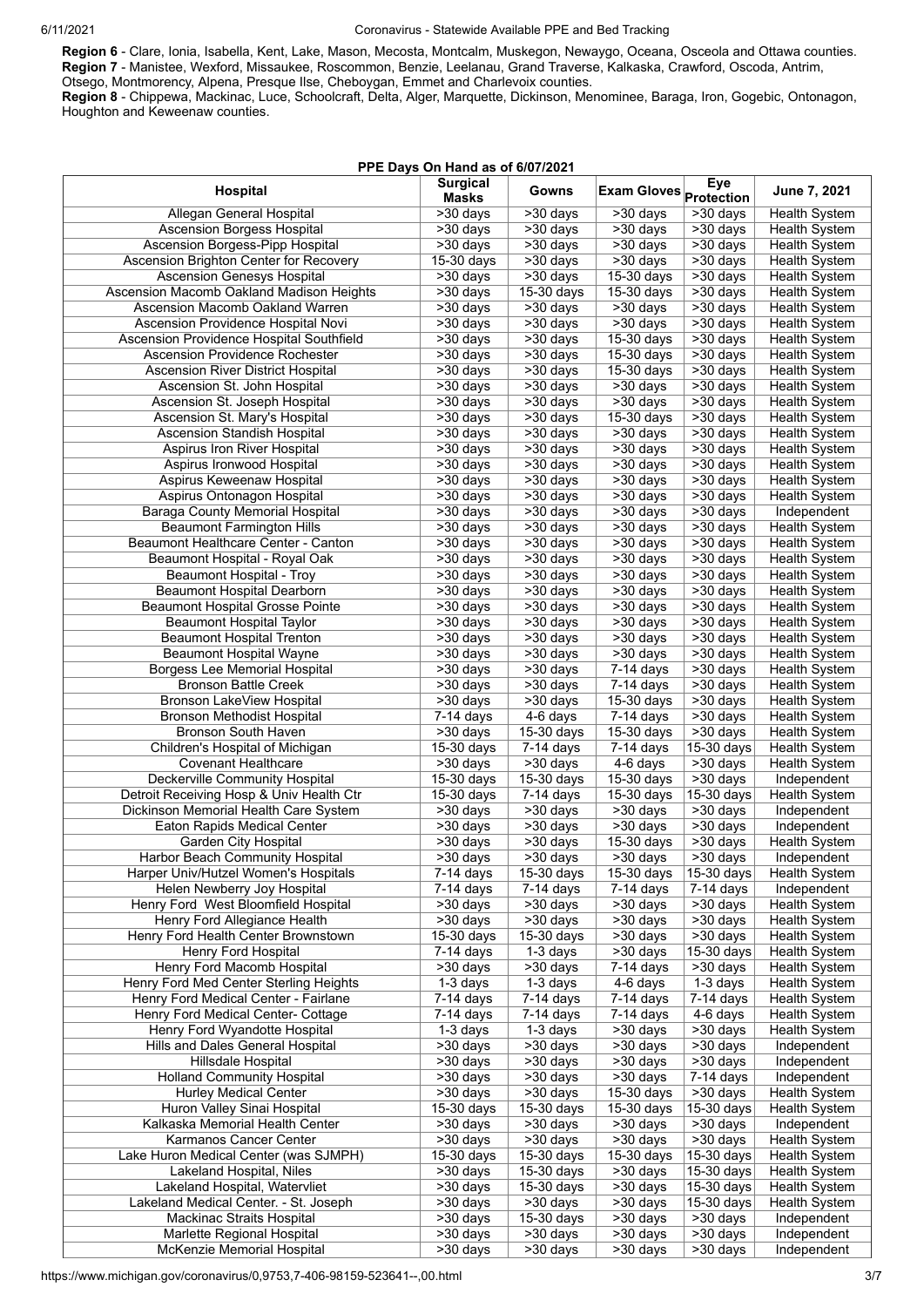## 6/11/2021 Coronavirus - Statewide Available PPE and Bed Tracking

| Hospital                                                                 | <b>Surgical</b><br><b>Masks</b>                                         | Gowns                                                          | Exam Gloves Protection                                          | Eye                                                     | June 7, 2021                          |
|--------------------------------------------------------------------------|-------------------------------------------------------------------------|----------------------------------------------------------------|-----------------------------------------------------------------|---------------------------------------------------------|---------------------------------------|
| McLaren - Macomb                                                         | $15-30$ days                                                            | 15-30 days                                                     | $4-6$ days                                                      | 15-30 days                                              | <b>Health System</b>                  |
| <b>McLaren Bay Region</b>                                                | $7-14$ days                                                             | $7-14$ days                                                    | $7-14$ days                                                     | $7-14$ days                                             | Health System                         |
| McLaren Bay Special Care                                                 | >30 days                                                                | $>30$ days                                                     | $4-6$ days                                                      | >30 days                                                | <b>Health System</b>                  |
| McLaren Caro Region                                                      | $15-30$ days                                                            | 15-30 days                                                     | 15-30 days                                                      | 15-30 days                                              | <b>Health System</b>                  |
| McLaren Central Michigan Hospital                                        | >30 days                                                                | >30 days                                                       | >30 days                                                        | $\overline{\phantom{1}}$ > 30 days                      | Health System                         |
| <b>McLaren Flint</b>                                                     | $15-30$ days                                                            | $15-30$ days                                                   | >30 days                                                        | 15-30 days                                              | <b>Health System</b>                  |
| <b>McLaren Greater Lansing</b><br>McLaren Lapeer Region                  | >30 days<br>$\overline{\smash{\sim}}30\overline{\smash{\mathrm{days}}}$ | $\overline{>30}$ days<br>$7-14$ days                           | $>30$ days<br>$4-6$ days                                        | $\overline{\sim}30$ days<br>$7-14$ days                 | Health System<br>Health System        |
| McLaren Northern Michigan - Cheboygan                                    | >30 days                                                                | >30 days                                                       | >30 days                                                        | >30 days                                                | <b>Health System</b>                  |
| McLaren Northern Michigan - Petoskey                                     | >30 days                                                                | >30 days                                                       | >30 days                                                        | $>30$ days                                              | <b>Health System</b>                  |
| McLaren Orthopedic Hospital                                              | >30 days                                                                | $\overline{\smash{\sim}}30\ \text{days}$                       | $\overline{\smash{\sim}}30\;{\rm days}$                         | $\overline{\phantom{1}}$ > 30 days                      | Health System                         |
| McLaren Port Huron Hospital                                              | $\overline{>30}$ days                                                   | $\overline{>30}$ days                                          | $\overline{>30}$ days                                           | 7-14 days                                               | Health System                         |
| McLaren Thumb Region                                                     | 15-30 days                                                              | 15-30 days                                                     | 15-30 days                                                      | 15-30 days                                              | <b>Health System</b>                  |
| McLaren-Oakland Hospital                                                 | $7-14$ days                                                             | $15-30$ days                                                   | 15-30 days                                                      | 15-30 days                                              | <b>Health System</b>                  |
| <b>Memorial Healthcare</b>                                               | $7-14$ days                                                             | $7-14$ days                                                    | $7-14$ days                                                     | 7-14 days                                               | Independent                           |
| Mercy Health Hackley Campus                                              | >30 days                                                                | >30 days                                                       | >30 days                                                        | >30 days                                                | Health System                         |
| Mercy Health Lakeshore Campus<br>Mercy Health Mercy Campus               | >30 days<br>>30 days                                                    | >30 days<br>$\overline{\smash{\sim}30}$ days                   | >30 days                                                        | >30 days<br>$\overline{\sim}30$ days                    | <b>Health System</b>                  |
| Mercy Health Southwest Campus                                            | $>30$ days                                                              | 15-30 days                                                     | >30 days<br>>30 days                                            | 15-30 days                                              | <b>Health System</b><br>Health System |
| Mercy Health St. Mary's Main Campus                                      | >30 days                                                                | 15-30 days                                                     | $>30$ days                                                      | >30 days                                                | Health System                         |
| Metro Health Hospital                                                    | >30 days                                                                | $\overline{\smash{\sim}}30\ \text{days}$                       | >30 days                                                        | $\overline{\sim}30$ days                                | <b>Health System</b>                  |
| MidMichigan Medical Center - Alpena                                      | $\overline{>}30$ days                                                   | $\overline{>30}$ days                                          | $>30$ days                                                      | $\overline{>}30$ days                                   | <b>Health System</b>                  |
| MidMichigan Medical Center - Clare                                       | $>30$ days                                                              | $15-30$ days                                                   | $>30$ days                                                      | $>30$ days                                              | Health System                         |
| MidMichigan Medical Center - Gladwin                                     | >30 days                                                                | >30 days                                                       | >30 days                                                        | $>30$ days                                              | Health System                         |
| MidMichigan Medical Center - Gratiot                                     | >30 days                                                                | 15-30 days                                                     | >30 days                                                        | $>30$ days                                              | <b>Health System</b>                  |
| MidMichigan Medical Center - Midland                                     | 15-30 days                                                              | >30 days                                                       | 15-30 days                                                      | $\overline{\sim}30$ days                                | <b>Health System</b>                  |
| MidMichigan Medical Center - Mt Pleasant                                 | $>30$ days                                                              | 15-30 days                                                     | $\overline{\smash{\times 30}}$ days                             | $>30$ days                                              | <b>Health System</b>                  |
| MidMichigan Medical Center - West Branch                                 | >30 days                                                                | $>30$ days                                                     | >30 days                                                        | >30 days                                                | <b>Health System</b>                  |
| <b>Munising Memorial Hospital</b><br>Munson Healthcare Cadillac Hospital | >30 days<br>$\overline{\smash{\times 30}}$ days                         | $\overline{\phantom{1}}$ > 30 days<br>$\overline{\sim}30$ days | $\overline{\smash{\times 30}}$ days<br>$\overline{\sim}30$ days | $\overline{\sim}30$ days<br>$\overline{\sim}30$ days    | Independent<br><b>Health System</b>   |
| Munson Healthcare Charlevoix Hospital                                    | >30 days                                                                | >30 days                                                       | $>30$ days                                                      | $\overline{\smash{\times 30}}$ days                     | <b>Health System</b>                  |
| Munson Healthcare Grayling Hospital                                      | >30 days                                                                | >30 days                                                       | >30 days                                                        | $>30$ days                                              | <b>Health System</b>                  |
| Munson Healthcare Manistee Hospital                                      | $\overline{\smash{\times 30}}$ days                                     | >30 days                                                       | $\overline{\smash{\times 30}}$ days                             | $\overline{\smash{\times 30}}\, \overline{\text{days}}$ | <b>Health System</b>                  |
| Munson Medical Center                                                    | >30 days                                                                | >30 days                                                       | >30 days                                                        | $>30$ days                                              | <b>Health System</b>                  |
| North Ottawa Community Hosp                                              | >30 days                                                                | >30 days                                                       | >30 days                                                        | $>30$ days                                              | Independent                           |
| Oaklawn Hospital                                                         | $15-30$ days                                                            | $7-14$ days                                                    | 15-30 days                                                      | $15-30$ days                                            | Independent                           |
| OSF St. Francis Hospital                                                 | $\overline{>30}$ days                                                   | $\overline{>30}$ days                                          | $>30$ days                                                      | $\overline{\phantom{1}}$ > 30 days                      | Independent                           |
| Otsego Memorial Hospital                                                 | $>30$ days                                                              | $\overline{>30}$ days                                          | >30 days                                                        | $\overline{>30}$ days                                   | <b>Health System</b>                  |
| Paul Oliver Memorial Hospital                                            | >30 days                                                                | >30 days<br>$\overline{\smash{\sim}}30\ \text{days}$           | >30 days                                                        | $>30$ days                                              | Health System                         |
| Pontiac General Hospital<br>ProMedica Coldwater Regional Hospital        | 15-30 days<br>7-14 days                                                 | 7-14 days                                                      | 15-30 days<br>$7-14$ days                                       | >30 days<br>$\overline{7}$ -14 days                     | Independent<br><b>Health System</b>   |
| ProMedica CV Hickman Hospital                                            | 7-14 days                                                               | 7-14 days                                                      | 7-14 days                                                       | 7-14 days                                               | <b>Health System</b>                  |
| Promedica Monroe Regional Hospital                                       | 7-14 days                                                               | 7-14 days                                                      | 7-14 days                                                       | 7-14 days                                               | <b>Health System</b>                  |
| <b>Scheurer Hospital</b>                                                 | >30 days                                                                | >30 days                                                       | >30 days                                                        | $>30$ days                                              | Independent                           |
| Schoolcraft Memorial Hospital                                            | >30 days                                                                | $>30$ days                                                     | >30 days                                                        | >30 days                                                | Independent                           |
| <b>Sheridan Community Hospital</b>                                       | $7-14$ days                                                             | 15-30 days                                                     | 7-14 days                                                       | $7-14$ days                                             | Independent                           |
| Sinai-Grace Hospital                                                     | 4-6 days                                                                | 15-30 days                                                     | >30 days                                                        | >30 days                                                | Health System                         |
| Sparrow Carson City Hospital                                             | 15-30 days                                                              | 7-14 days                                                      | 15-30 days                                                      | >30 days                                                | Health System                         |
| Sparrow Clinton Hospital                                                 | $15-30$ days                                                            | $7-14$ days                                                    | $7-14$ days                                                     | >30 days                                                | <b>Health System</b>                  |
| Sparrow Eaton<br>Sparrow Hospital                                        | 15-30 days<br>>30 days                                                  | 4-6 days<br>>30 days                                           | $\overline{>30}$ days<br>>30 days                               | $\overline{>30}$ days<br>$>30$ days                     | Health System<br>Health System        |
| Sparrow Ionia Hospital                                                   | $15-30$ days                                                            | $7-14$ days                                                    | 15-30 days                                                      | $\overline{>30}$ days                                   | Health System                         |
| <b>Sparrow Specialty Hospital</b>                                        | >30 days                                                                | $\overline{>30}$ days                                          | $\overline{>30}$ days                                           | >30 days                                                | <b>Health System</b>                  |
| Spectrum Health - Big Rapids Hospital                                    | >30 days                                                                | >30 days                                                       | >30 days                                                        | >30 days                                                | Health System                         |
| Spectrum Health - Blodgett Hospital                                      | >30 days                                                                | >30 days                                                       | >30 days                                                        | >30 days                                                | Health System                         |
| Spectrum Health - Butterworth Hospital                                   | >30 days                                                                | $>30$ days                                                     | >30 days                                                        | >30 days                                                | Health System                         |
| Spectrum Health - Ludington Hospital                                     | >30 days                                                                | >30 days                                                       | >30 days                                                        | >30 days                                                | <b>Health System</b>                  |
| Spectrum Health - Pennock Hospital                                       | >30 days                                                                | >30 days                                                       | >30 days                                                        | $\overline{\smash{\times 30}}$ days                     | <b>Health System</b>                  |
| Spectrum Health - Reed City Hospital                                     | >30 days                                                                | >30 days                                                       | >30 days                                                        | >30 days                                                | Health System                         |
| Spectrum Health Gerber Memorial<br>Spectrum Health Kelsey Hospital       | >30 days<br>>30 days                                                    | >30 days<br>>30 days                                           | >30 days<br>>30 days                                            | >30 days<br>>30 days                                    | Health System<br>Health System        |
| Spectrum Health United Hospital                                          | >30 days                                                                | >30 days                                                       | $>30$ days                                                      | $\overline{\smash{\times 30}}\, \overline{\text{days}}$ | <b>Health System</b>                  |
| Spectrum Health Zeeland Hospital                                         | >30 days                                                                | >30 days                                                       | >30 days                                                        | >30 days                                                | Health System                         |
| Spectrum Helen DeVos Children's Hospital                                 | >30 days                                                                | >30 days                                                       | >30 days                                                        | >30 days                                                | Health System                         |
| St. Joseph Mercy Brighton                                                | >30 days                                                                | >30 days                                                       | >30 days                                                        | >30 days                                                | Health System                         |
| St. Joseph Mercy Chelsea                                                 | >30 days                                                                | >30 days                                                       | >30 days                                                        | >30 days                                                | Health System                         |
| St. Joseph Mercy Hospital                                                | >30 days                                                                | 4-6 days                                                       | $7-14$ days                                                     | >30 days                                                | Health System                         |
| St. Joseph Mercy Livingston Hospital                                     | >30 days                                                                | >30 days                                                       | $\overline{\smash{\times 30}}$ days                             | >30 days                                                | <b>Health System</b>                  |
| St. Joseph Mercy Oakland                                                 | >30 days                                                                | >30 days                                                       | >30 days                                                        | >30 days                                                | Health System                         |
| St. Mary Mercy Hospital                                                  | 15-30 days<br>$\overline{7-14}$ days                                    | 15-30 days<br>$\overline{7-14}$ days                           | >30 days<br>$\overline{7}$ -14 days                             | 15-30 days<br>$7-14$ days                               | <b>Health System</b>                  |
| St.John Medical Center - Macomb Township<br>Straith Hospital             | $\overline{>30}$ days                                                   | $\overline{>30}$ days                                          | >30 days                                                        | >30 days                                                | Health System<br>Independent          |
| <b>Sturgis Hospital</b>                                                  | >30 days                                                                | >30 days                                                       | $\overline{>30}$ days                                           | >30 days                                                | Independent                           |
| Three Rivers Health                                                      | >30 days                                                                | >30 days                                                       | >30 days                                                        | $\overline{>30}$ days                                   | Independent                           |
| University of MI Hospitals & Health Ctr                                  | >30 days                                                                | >30 days                                                       | $>30$ days                                                      | >30 days                                                | <b>Health System</b>                  |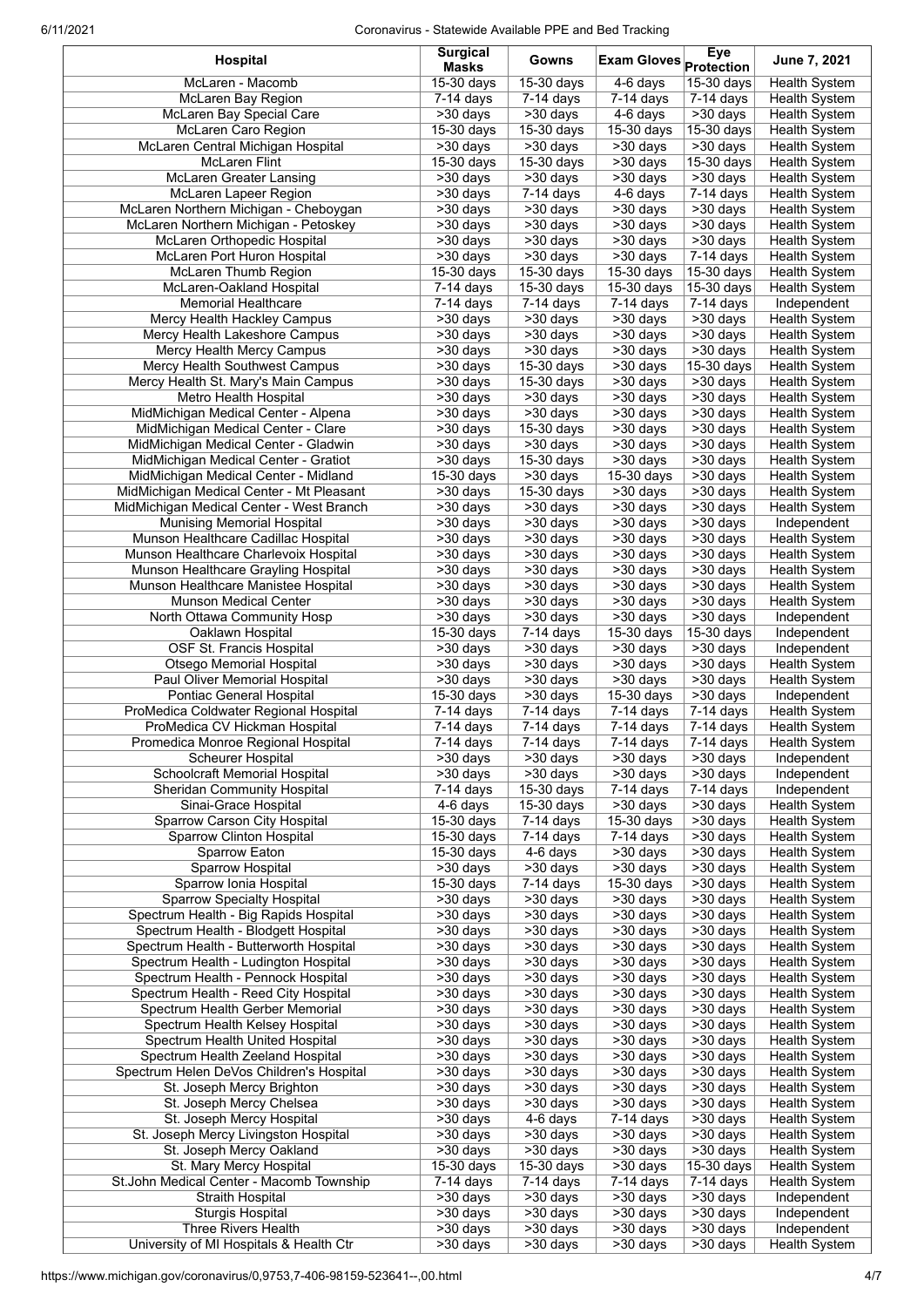## 6/11/2021 Coronavirus - Statewide Available PPE and Bed Tracking

| Hospital                     | <b>Surgical</b><br>Masks | Gowns      | $\overline{\mathsf{Exam}}$ Gloves $\overline{\mathsf{Protection}}_\bot$ |          | June 7, 2021         |
|------------------------------|--------------------------|------------|-------------------------------------------------------------------------|----------|----------------------|
| UP Health System - Marquette | >30 days                 | $>30$ days | $>30$ days                                                              | >30 days | <b>Health System</b> |
| UP Health System - Portage   | >30 days                 | $>30$ days | >30 days                                                                | >30 days | <b>Health System</b> |
| UP Health System-Bell        | >30 days                 | $>30$ days | >30 days                                                                | >30 days | <b>Health System</b> |
| War Memorial Hospital        | >30 days                 | >30 days   | >30 days                                                                | >30 days | Independent          |

| Patient Census as of 6/07/2021               |                             |                                    |                              |
|----------------------------------------------|-----------------------------|------------------------------------|------------------------------|
| Hospital                                     | COVID-19<br><b>Patients</b> | COVID-19<br><b>Patients in ICU</b> | <b>Bed</b><br>Occupancy<br>% |
| Allegan General Hospital                     | 1                           | 0                                  | 40%                          |
| <b>Ascension Borgess Hospital</b>            | 12                          | $\mathbf{1}$                       | 80%                          |
| <b>Ascension Borgess-Pipp Hospital</b>       | 0                           | $\mathbf 0$                        | 29%                          |
| Ascension Genesys Hospital                   | $\overline{13}$             | 5                                  | 89%                          |
| Ascension Macomb Oakland Madison Heights     | 6                           | $\overline{c}$                     | 35%                          |
| Ascension Macomb Oakland Warren              | 11                          | $\overline{c}$                     | 80%                          |
| Ascension Providence Hospital Novi           | 9                           | $\overline{c}$                     | 90%                          |
| Ascension Providence Hospital Southfield     | 11                          | 8                                  | 91%                          |
|                                              |                             |                                    |                              |
| <b>Ascension Providence Rochester</b>        | $\overline{3}$              | 0                                  | 52%                          |
| Ascension River District Hospital            | $\overline{2}$              | $\overline{c}$                     | 23%                          |
| Ascension St. John Hospital                  | 16                          | 3                                  | 71%                          |
| Ascension St. Joseph Hospital                | 0                           | $\mathbf 0$                        | 42%                          |
| Ascension St. Mary's Hospital                | 6                           | 0                                  | 82%                          |
| Ascension Standish Hospital                  | 0                           | $\mathbf 0$                        | 44%                          |
| Aspirus Iron River Hospital                  | 0                           | $\mathbf 0$                        | 17%                          |
| Aspirus Ironwood Hospital                    | 0                           | 0                                  | 25%                          |
| Aspirus Keweenaw Hospital                    | $\mathbf 0$                 | $\mathbf 0$                        | 32%                          |
| Aspirus Ontonagon Hospital                   | 0                           | $\mathbf 0$                        | $0\%$                        |
| <b>Baraga County Memorial Hospital</b>       | 1                           | $\mathbf 0$                        | 53%                          |
|                                              | $\overline{14}$             | 4                                  | 72%                          |
| <b>Beaumont Farmington Hills</b>             |                             |                                    |                              |
| Beaumont Hospital - Royal Oak                | $\overline{29}$             | 4                                  | 82%                          |
| Beaumont Hospital - Troy                     | 11                          | 3                                  | 80%                          |
| <b>Beaumont Hospital Dearborn</b>            | 20                          | $\overline{2}$                     | 81%                          |
| <b>Beaumont Hospital Grosse Pointe</b>       | $\overline{9}$              | $\overline{2}$                     | 70%                          |
| <b>Beaumont Hospital Taylor</b>              | $\overline{7}$              | $\overline{2}$                     | 68%                          |
| <b>Beaumont Hospital Trenton</b>             | $\overline{11}$             | $\mathbf 1$                        | 65%                          |
| <b>Beaumont Hospital Wayne</b>               | 4                           | 3                                  | 87%                          |
| <b>Borgess Lee Memorial Hospital</b>         | 0                           | $\mathbf 0$                        | 37%                          |
| <b>Bronson Battle Creek</b>                  | $\overline{11}$             | $\overline{3}$                     | 74%                          |
| Bronson LakeView Hospital                    | $\overline{2}$              | $\mathbf 0$                        | 63%                          |
| <b>Bronson Methodist Hospital</b>            | 25                          | 7                                  | 92%                          |
| <b>Bronson South Haven</b>                   | 0                           |                                    | 75%                          |
|                                              |                             | 0                                  |                              |
| Children's Hospital of Michigan              | 4                           | $\mathbf 0$                        | 74%                          |
| <b>Covenant Healthcare</b>                   | 20                          | $\mathbf 0$                        | 91%                          |
| Deckerville Community Hospital               | 0                           | 0                                  | 8%                           |
| Detroit Receiving Hosp & Univ Health Ctr     | $\overline{13}$             | 7                                  | 90%                          |
| <b>Dickinson Memorial Health Care System</b> | $\mathbf{1}$                | $\mathbf{1}$                       | 37%                          |
| <b>Eaton Rapids Medical Center</b>           | 1                           | 0                                  | 20%                          |
| <b>Garden City Hospital</b>                  | 7                           | $\overline{c}$                     | 80%                          |
| Harbor Beach Community Hospital              | 0                           | $\mathbf 0$                        | 7%                           |
| Harper Univ/Hutzel Women's Hospitals         | 23                          | 11                                 | 90%                          |
| Helen Newberry Joy Hospital                  | 0                           | 0                                  | 9%                           |
| Henry Ford Allegiance Health                 | 13                          | 8                                  | 69%                          |
| Henry Ford Hospital                          | 37                          | 14                                 | 84%                          |
| <b>Henry Ford Macomb Hospital</b>            | 14                          | 5                                  | 91%                          |
|                                              |                             |                                    |                              |
| Henry Ford West Bloomfield Hospital          | 8                           | 0                                  | 77%                          |
| Henry Ford Wyandotte Hospital                | 14                          | 1                                  | 84%                          |
| Hills and Dales General Hospital             | 0                           | 0                                  | 20%                          |
| Hillsdale Hospital                           | 1                           | 1                                  | 45%                          |
| <b>Holland Community Hospital</b>            | 2                           | 1                                  | 54%                          |
| <b>Hurley Medical Center</b>                 | 13                          | 6                                  | 100%                         |
| Huron Valley Sinai Hospital                  | $\overline{7}$              | 1                                  | 49%                          |
| Kalkaska Memorial Health Center              | 0                           | $\mathbf 0$                        | $0\%$                        |
| Karmanos Cancer Center                       | $\mathbf{1}$                | 0                                  | 74%                          |
| Lake Huron Medical Center (was SJMPH)        | 7                           | $\mathbf 0$                        | 44%                          |
| Lakeland Hospital, Niles                     | 0                           | $\mathbf 0$                        | 95%                          |
| Lakeland Hospital, Watervliet                | 0                           | 0                                  | 67%                          |
| Lakeland Medical Center. - St. Joseph        | 16                          | 5                                  | 68%                          |
|                                              |                             |                                    | 7%                           |
| <b>Mackinac Straits Hospital</b>             | 0                           | 0                                  |                              |
| Marlette Regional Hospital                   | 0                           | 0                                  | 16%                          |
| McKenzie Memorial Hospital                   | 0                           | 0                                  | 16%                          |
| McLaren - Macomb                             | 10                          | $\mathbf 0$                        | 91%                          |
| <b>McLaren Bay Region</b>                    | 4                           | $\overline{2}$                     | 90%                          |
| <b>McLaren Bay Special Care</b>              | $\overline{2}$              | $\overline{0}$                     | 48%                          |
| <b>McLaren Caro Region</b>                   | 0                           | 0                                  | $0\%$                        |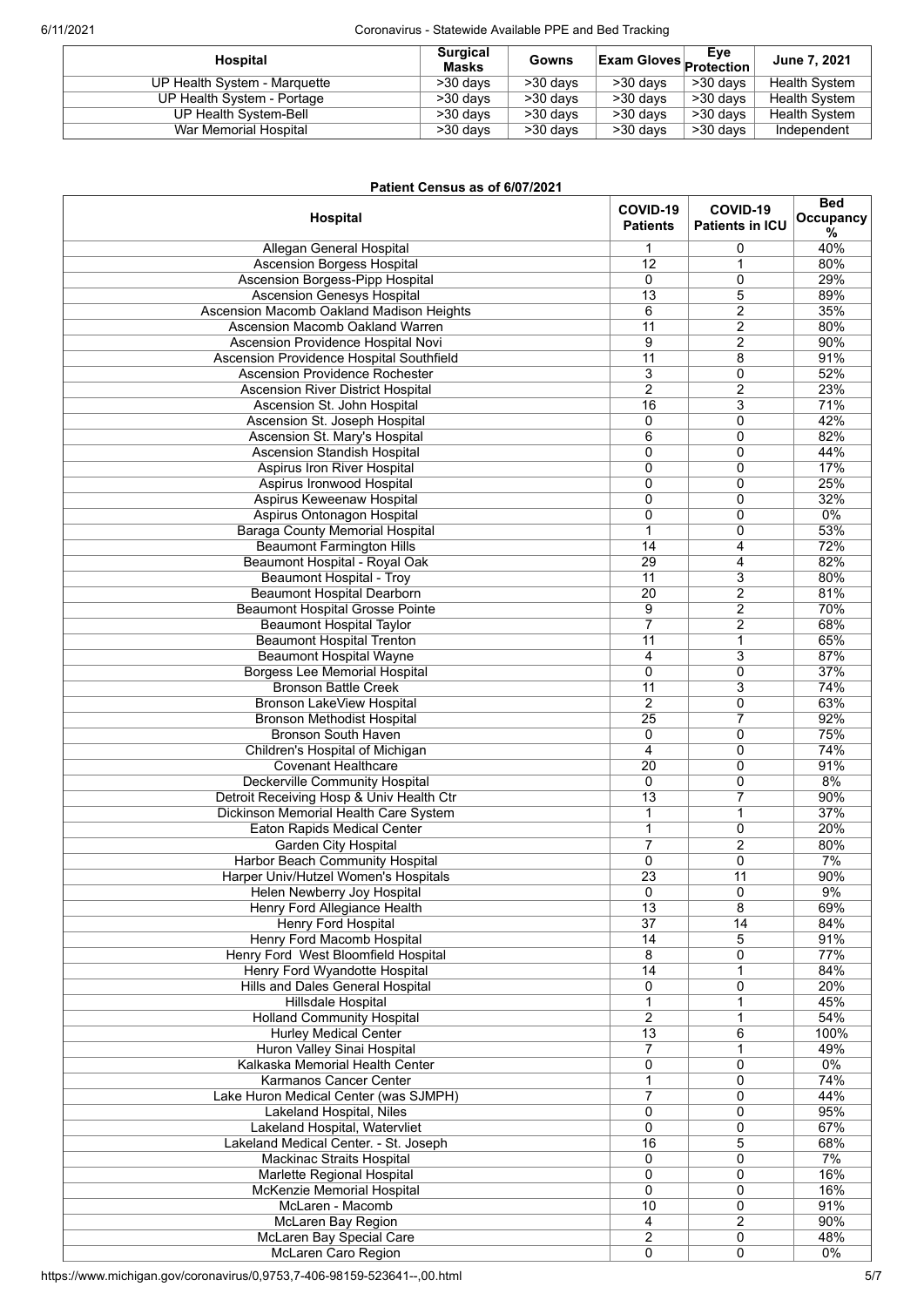| 37%<br>$\overline{2}$<br>McLaren Central Michigan Hospital<br>4<br>91%<br>8<br>6<br><b>McLaren Flint</b><br>97%<br>McLaren Greater Lansing<br>10<br>0<br><b>McLaren Lapeer Region</b><br>7<br>5<br>54%<br>$\overline{4}$<br>$\overline{c}$<br>54%<br>McLaren Northern Michigan - Petoskey<br>67%<br>McLaren Orthopedic Hospital<br>0<br>0<br>$\overline{7}$<br>McLaren Port Huron Hospital<br>$\mathbf{1}$<br>100%<br>16%<br>McLaren Thumb Region<br>$\mathbf{0}$<br>0<br>McLaren-Oakland Hospital<br>3<br>3<br>64%<br><b>Memorial Healthcare</b><br>4<br>2<br>41%<br>$\overline{0}$<br>$\overline{0}$<br>0%<br>Mercy Health Hackley Campus<br>20%<br>0<br>0<br>Mercy Health Lakeshore Campus<br>85%<br>$\overline{22}$<br>5<br>Mercy Health Mercy Campus<br>5<br>74%<br>$\overline{11}$<br>Mercy Health St. Mary's Main Campus<br>66%<br><b>Metro Health Hospital</b><br>$\overline{11}$<br>1<br>0<br>28%<br>MidMichigan Medical Center - Alpena<br>0<br>18%<br>1<br>0<br>MidMichigan Medical Center - Clare<br>14%<br>MidMichigan Medical Center - Gladwin<br>1<br>0<br>1<br>61%<br>MidMichigan Medical Center - Gratiot<br>1<br>70%<br>MidMichigan Medical Center - Midland<br>8<br>4<br>MidMichigan Medical Center - West Branch<br>$\mathbf 0$<br>0<br>44%<br><b>Munising Memorial Hospital</b><br>0<br>24%<br>0<br>3<br>71%<br>Munson Healthcare Cadillac Hospital<br>0<br>20%<br>Munson Healthcare Charlevoix Hospital<br>$\mathbf 0$<br>0<br>1<br>0<br>49%<br>Munson Healthcare Grayling Hospital<br>Munson Healthcare Manistee Hospital<br>0<br>0<br>23%<br>$\overline{5}$<br>3<br>77%<br><b>Munson Medical Center</b><br>37%<br>0<br>0<br>North Ottawa Community Hosp<br>60%<br>1<br>Oaklawn Hospital<br>1<br>47%<br>OSF St. Francis Hospital<br>$\mathbf 0$<br>0<br>39%<br>Otsego Memorial Hospital<br>1<br>1<br>$\mathbf 0$<br>0<br>25%<br>Paul Oliver Memorial Hospital<br>Pontiac General Hospital<br>0<br>0<br>45%<br>34%<br>ProMedica Coldwater Regional Hospital<br>1<br>1<br>2<br>50%<br>ProMedica CV Hickman Hospital<br>0<br>$\overline{4}$<br>$\mathbf{1}$<br>Promedica Monroe Regional Hospital<br>38%<br>$\mathbf 0$<br>0<br>11%<br>Scheurer Hospital<br><b>Schoolcraft Memorial Hospital</b><br>$\mathbf 0$<br>0<br>58%<br>$\overline{c}$<br>40%<br><b>Sheridan Community Hospital</b><br>0<br>$\overline{17}$<br>0<br>66%<br>Sinai-Grace Hospital<br>Sparrow Carson City Hospital<br>0<br>0<br>40%<br>78%<br>$\overline{2}$<br>0<br>Sparrow Clinton Hospital<br>$\mathbf{1}$<br>0<br>81%<br>Sparrow Eaton<br><b>Sparrow Hospital</b><br>$\overline{24}$<br>5<br>95%<br>30%<br>Sparrow Ionia Hospital<br>0<br>0<br>$\overline{0}$<br>0<br>68%<br>Spectrum Health - Big Rapids Hospital<br>$\overline{21}$<br>$\overline{5}$<br>Spectrum Health - Blodgett Hospital<br>84%<br>Spectrum Health - Butterworth Hospital<br>34<br>$\overline{13}$<br>93%<br>$\overline{3}$<br>Spectrum Health - Ludington Hospital<br>1<br>48%<br>$\overline{0}$<br>0<br>68%<br>Spectrum Health - Pennock Hospital<br>3<br>2<br>75%<br>Spectrum Health Gerber Memorial<br>$\overline{7}$<br>$\overline{3}$<br>64%<br>Spectrum Health United Hospital<br>$\overline{3}$<br>Spectrum Health Zeeland Hospital<br>1<br>34%<br>$\overline{2}$<br>67%<br>Spectrum Helen DeVos Children's Hospital<br>0<br>$\mathbf{1}$<br>0<br>70%<br>St. Joseph Mercy Chelsea<br>$\overline{12}$<br>99%<br>4<br>St. Joseph Mercy Hospital<br>100%<br>St. Joseph Mercy Livingston Hospital<br>0<br>0<br>6<br>1<br>77%<br>St. Joseph Mercy Oakland<br>3<br>10<br>84%<br>St. Mary Mercy Hospital<br><b>Straith Hospital</b><br>0<br>0<br>4%<br>70%<br><b>Sturgis Hospital</b><br>0<br>0<br>$\Omega$<br>0<br>Three Rivers Health<br>36%<br>University of MI Hospitals & Health Ctr<br>48<br>15<br>91%<br>83%<br>UP Health System - Marquette<br>5<br>5<br>0<br>0<br>61%<br>UP Health System - Portage<br>32%<br><b>UP Health System-Bell</b><br>1<br>0<br>War Memorial Hospital<br>0<br>0<br>83%<br>774<br>223<br>76%<br><b>Grand Total</b> | Hospital | COVID-19<br><b>Patients</b> | COVID-19<br><b>Patients in ICU</b> | <b>Bed</b><br>Occupancy<br>% |
|-----------------------------------------------------------------------------------------------------------------------------------------------------------------------------------------------------------------------------------------------------------------------------------------------------------------------------------------------------------------------------------------------------------------------------------------------------------------------------------------------------------------------------------------------------------------------------------------------------------------------------------------------------------------------------------------------------------------------------------------------------------------------------------------------------------------------------------------------------------------------------------------------------------------------------------------------------------------------------------------------------------------------------------------------------------------------------------------------------------------------------------------------------------------------------------------------------------------------------------------------------------------------------------------------------------------------------------------------------------------------------------------------------------------------------------------------------------------------------------------------------------------------------------------------------------------------------------------------------------------------------------------------------------------------------------------------------------------------------------------------------------------------------------------------------------------------------------------------------------------------------------------------------------------------------------------------------------------------------------------------------------------------------------------------------------------------------------------------------------------------------------------------------------------------------------------------------------------------------------------------------------------------------------------------------------------------------------------------------------------------------------------------------------------------------------------------------------------------------------------------------------------------------------------------------------------------------------------------------------------------------------------------------------------------------------------------------------------------------------------------------------------------------------------------------------------------------------------------------------------------------------------------------------------------------------------------------------------------------------------------------------------------------------------------------------------------------------------------------------------------------------------------------------------------------------------------------------------------------------------------------------------------------------------------------------------------------------------------------------------------------------------------------------------------------------------------------------------------------------------------------------------------------------------------------------------------------------------------------------------------------------------------------------------------------------------------------------------------------------------------------------------------------------------------------------------------------------------------------------------------------------------------------------------------------------------------------------------------------------------------------------------------|----------|-----------------------------|------------------------------------|------------------------------|
|                                                                                                                                                                                                                                                                                                                                                                                                                                                                                                                                                                                                                                                                                                                                                                                                                                                                                                                                                                                                                                                                                                                                                                                                                                                                                                                                                                                                                                                                                                                                                                                                                                                                                                                                                                                                                                                                                                                                                                                                                                                                                                                                                                                                                                                                                                                                                                                                                                                                                                                                                                                                                                                                                                                                                                                                                                                                                                                                                                                                                                                                                                                                                                                                                                                                                                                                                                                                                                                                                                                                                                                                                                                                                                                                                                                                                                                                                                                                                                                                                       |          |                             |                                    |                              |
|                                                                                                                                                                                                                                                                                                                                                                                                                                                                                                                                                                                                                                                                                                                                                                                                                                                                                                                                                                                                                                                                                                                                                                                                                                                                                                                                                                                                                                                                                                                                                                                                                                                                                                                                                                                                                                                                                                                                                                                                                                                                                                                                                                                                                                                                                                                                                                                                                                                                                                                                                                                                                                                                                                                                                                                                                                                                                                                                                                                                                                                                                                                                                                                                                                                                                                                                                                                                                                                                                                                                                                                                                                                                                                                                                                                                                                                                                                                                                                                                                       |          |                             |                                    |                              |
|                                                                                                                                                                                                                                                                                                                                                                                                                                                                                                                                                                                                                                                                                                                                                                                                                                                                                                                                                                                                                                                                                                                                                                                                                                                                                                                                                                                                                                                                                                                                                                                                                                                                                                                                                                                                                                                                                                                                                                                                                                                                                                                                                                                                                                                                                                                                                                                                                                                                                                                                                                                                                                                                                                                                                                                                                                                                                                                                                                                                                                                                                                                                                                                                                                                                                                                                                                                                                                                                                                                                                                                                                                                                                                                                                                                                                                                                                                                                                                                                                       |          |                             |                                    |                              |
|                                                                                                                                                                                                                                                                                                                                                                                                                                                                                                                                                                                                                                                                                                                                                                                                                                                                                                                                                                                                                                                                                                                                                                                                                                                                                                                                                                                                                                                                                                                                                                                                                                                                                                                                                                                                                                                                                                                                                                                                                                                                                                                                                                                                                                                                                                                                                                                                                                                                                                                                                                                                                                                                                                                                                                                                                                                                                                                                                                                                                                                                                                                                                                                                                                                                                                                                                                                                                                                                                                                                                                                                                                                                                                                                                                                                                                                                                                                                                                                                                       |          |                             |                                    |                              |
|                                                                                                                                                                                                                                                                                                                                                                                                                                                                                                                                                                                                                                                                                                                                                                                                                                                                                                                                                                                                                                                                                                                                                                                                                                                                                                                                                                                                                                                                                                                                                                                                                                                                                                                                                                                                                                                                                                                                                                                                                                                                                                                                                                                                                                                                                                                                                                                                                                                                                                                                                                                                                                                                                                                                                                                                                                                                                                                                                                                                                                                                                                                                                                                                                                                                                                                                                                                                                                                                                                                                                                                                                                                                                                                                                                                                                                                                                                                                                                                                                       |          |                             |                                    |                              |
|                                                                                                                                                                                                                                                                                                                                                                                                                                                                                                                                                                                                                                                                                                                                                                                                                                                                                                                                                                                                                                                                                                                                                                                                                                                                                                                                                                                                                                                                                                                                                                                                                                                                                                                                                                                                                                                                                                                                                                                                                                                                                                                                                                                                                                                                                                                                                                                                                                                                                                                                                                                                                                                                                                                                                                                                                                                                                                                                                                                                                                                                                                                                                                                                                                                                                                                                                                                                                                                                                                                                                                                                                                                                                                                                                                                                                                                                                                                                                                                                                       |          |                             |                                    |                              |
|                                                                                                                                                                                                                                                                                                                                                                                                                                                                                                                                                                                                                                                                                                                                                                                                                                                                                                                                                                                                                                                                                                                                                                                                                                                                                                                                                                                                                                                                                                                                                                                                                                                                                                                                                                                                                                                                                                                                                                                                                                                                                                                                                                                                                                                                                                                                                                                                                                                                                                                                                                                                                                                                                                                                                                                                                                                                                                                                                                                                                                                                                                                                                                                                                                                                                                                                                                                                                                                                                                                                                                                                                                                                                                                                                                                                                                                                                                                                                                                                                       |          |                             |                                    |                              |
|                                                                                                                                                                                                                                                                                                                                                                                                                                                                                                                                                                                                                                                                                                                                                                                                                                                                                                                                                                                                                                                                                                                                                                                                                                                                                                                                                                                                                                                                                                                                                                                                                                                                                                                                                                                                                                                                                                                                                                                                                                                                                                                                                                                                                                                                                                                                                                                                                                                                                                                                                                                                                                                                                                                                                                                                                                                                                                                                                                                                                                                                                                                                                                                                                                                                                                                                                                                                                                                                                                                                                                                                                                                                                                                                                                                                                                                                                                                                                                                                                       |          |                             |                                    |                              |
|                                                                                                                                                                                                                                                                                                                                                                                                                                                                                                                                                                                                                                                                                                                                                                                                                                                                                                                                                                                                                                                                                                                                                                                                                                                                                                                                                                                                                                                                                                                                                                                                                                                                                                                                                                                                                                                                                                                                                                                                                                                                                                                                                                                                                                                                                                                                                                                                                                                                                                                                                                                                                                                                                                                                                                                                                                                                                                                                                                                                                                                                                                                                                                                                                                                                                                                                                                                                                                                                                                                                                                                                                                                                                                                                                                                                                                                                                                                                                                                                                       |          |                             |                                    |                              |
|                                                                                                                                                                                                                                                                                                                                                                                                                                                                                                                                                                                                                                                                                                                                                                                                                                                                                                                                                                                                                                                                                                                                                                                                                                                                                                                                                                                                                                                                                                                                                                                                                                                                                                                                                                                                                                                                                                                                                                                                                                                                                                                                                                                                                                                                                                                                                                                                                                                                                                                                                                                                                                                                                                                                                                                                                                                                                                                                                                                                                                                                                                                                                                                                                                                                                                                                                                                                                                                                                                                                                                                                                                                                                                                                                                                                                                                                                                                                                                                                                       |          |                             |                                    |                              |
|                                                                                                                                                                                                                                                                                                                                                                                                                                                                                                                                                                                                                                                                                                                                                                                                                                                                                                                                                                                                                                                                                                                                                                                                                                                                                                                                                                                                                                                                                                                                                                                                                                                                                                                                                                                                                                                                                                                                                                                                                                                                                                                                                                                                                                                                                                                                                                                                                                                                                                                                                                                                                                                                                                                                                                                                                                                                                                                                                                                                                                                                                                                                                                                                                                                                                                                                                                                                                                                                                                                                                                                                                                                                                                                                                                                                                                                                                                                                                                                                                       |          |                             |                                    |                              |
|                                                                                                                                                                                                                                                                                                                                                                                                                                                                                                                                                                                                                                                                                                                                                                                                                                                                                                                                                                                                                                                                                                                                                                                                                                                                                                                                                                                                                                                                                                                                                                                                                                                                                                                                                                                                                                                                                                                                                                                                                                                                                                                                                                                                                                                                                                                                                                                                                                                                                                                                                                                                                                                                                                                                                                                                                                                                                                                                                                                                                                                                                                                                                                                                                                                                                                                                                                                                                                                                                                                                                                                                                                                                                                                                                                                                                                                                                                                                                                                                                       |          |                             |                                    |                              |
|                                                                                                                                                                                                                                                                                                                                                                                                                                                                                                                                                                                                                                                                                                                                                                                                                                                                                                                                                                                                                                                                                                                                                                                                                                                                                                                                                                                                                                                                                                                                                                                                                                                                                                                                                                                                                                                                                                                                                                                                                                                                                                                                                                                                                                                                                                                                                                                                                                                                                                                                                                                                                                                                                                                                                                                                                                                                                                                                                                                                                                                                                                                                                                                                                                                                                                                                                                                                                                                                                                                                                                                                                                                                                                                                                                                                                                                                                                                                                                                                                       |          |                             |                                    |                              |
|                                                                                                                                                                                                                                                                                                                                                                                                                                                                                                                                                                                                                                                                                                                                                                                                                                                                                                                                                                                                                                                                                                                                                                                                                                                                                                                                                                                                                                                                                                                                                                                                                                                                                                                                                                                                                                                                                                                                                                                                                                                                                                                                                                                                                                                                                                                                                                                                                                                                                                                                                                                                                                                                                                                                                                                                                                                                                                                                                                                                                                                                                                                                                                                                                                                                                                                                                                                                                                                                                                                                                                                                                                                                                                                                                                                                                                                                                                                                                                                                                       |          |                             |                                    |                              |
|                                                                                                                                                                                                                                                                                                                                                                                                                                                                                                                                                                                                                                                                                                                                                                                                                                                                                                                                                                                                                                                                                                                                                                                                                                                                                                                                                                                                                                                                                                                                                                                                                                                                                                                                                                                                                                                                                                                                                                                                                                                                                                                                                                                                                                                                                                                                                                                                                                                                                                                                                                                                                                                                                                                                                                                                                                                                                                                                                                                                                                                                                                                                                                                                                                                                                                                                                                                                                                                                                                                                                                                                                                                                                                                                                                                                                                                                                                                                                                                                                       |          |                             |                                    |                              |
|                                                                                                                                                                                                                                                                                                                                                                                                                                                                                                                                                                                                                                                                                                                                                                                                                                                                                                                                                                                                                                                                                                                                                                                                                                                                                                                                                                                                                                                                                                                                                                                                                                                                                                                                                                                                                                                                                                                                                                                                                                                                                                                                                                                                                                                                                                                                                                                                                                                                                                                                                                                                                                                                                                                                                                                                                                                                                                                                                                                                                                                                                                                                                                                                                                                                                                                                                                                                                                                                                                                                                                                                                                                                                                                                                                                                                                                                                                                                                                                                                       |          |                             |                                    |                              |
|                                                                                                                                                                                                                                                                                                                                                                                                                                                                                                                                                                                                                                                                                                                                                                                                                                                                                                                                                                                                                                                                                                                                                                                                                                                                                                                                                                                                                                                                                                                                                                                                                                                                                                                                                                                                                                                                                                                                                                                                                                                                                                                                                                                                                                                                                                                                                                                                                                                                                                                                                                                                                                                                                                                                                                                                                                                                                                                                                                                                                                                                                                                                                                                                                                                                                                                                                                                                                                                                                                                                                                                                                                                                                                                                                                                                                                                                                                                                                                                                                       |          |                             |                                    |                              |
|                                                                                                                                                                                                                                                                                                                                                                                                                                                                                                                                                                                                                                                                                                                                                                                                                                                                                                                                                                                                                                                                                                                                                                                                                                                                                                                                                                                                                                                                                                                                                                                                                                                                                                                                                                                                                                                                                                                                                                                                                                                                                                                                                                                                                                                                                                                                                                                                                                                                                                                                                                                                                                                                                                                                                                                                                                                                                                                                                                                                                                                                                                                                                                                                                                                                                                                                                                                                                                                                                                                                                                                                                                                                                                                                                                                                                                                                                                                                                                                                                       |          |                             |                                    |                              |
|                                                                                                                                                                                                                                                                                                                                                                                                                                                                                                                                                                                                                                                                                                                                                                                                                                                                                                                                                                                                                                                                                                                                                                                                                                                                                                                                                                                                                                                                                                                                                                                                                                                                                                                                                                                                                                                                                                                                                                                                                                                                                                                                                                                                                                                                                                                                                                                                                                                                                                                                                                                                                                                                                                                                                                                                                                                                                                                                                                                                                                                                                                                                                                                                                                                                                                                                                                                                                                                                                                                                                                                                                                                                                                                                                                                                                                                                                                                                                                                                                       |          |                             |                                    |                              |
|                                                                                                                                                                                                                                                                                                                                                                                                                                                                                                                                                                                                                                                                                                                                                                                                                                                                                                                                                                                                                                                                                                                                                                                                                                                                                                                                                                                                                                                                                                                                                                                                                                                                                                                                                                                                                                                                                                                                                                                                                                                                                                                                                                                                                                                                                                                                                                                                                                                                                                                                                                                                                                                                                                                                                                                                                                                                                                                                                                                                                                                                                                                                                                                                                                                                                                                                                                                                                                                                                                                                                                                                                                                                                                                                                                                                                                                                                                                                                                                                                       |          |                             |                                    |                              |
|                                                                                                                                                                                                                                                                                                                                                                                                                                                                                                                                                                                                                                                                                                                                                                                                                                                                                                                                                                                                                                                                                                                                                                                                                                                                                                                                                                                                                                                                                                                                                                                                                                                                                                                                                                                                                                                                                                                                                                                                                                                                                                                                                                                                                                                                                                                                                                                                                                                                                                                                                                                                                                                                                                                                                                                                                                                                                                                                                                                                                                                                                                                                                                                                                                                                                                                                                                                                                                                                                                                                                                                                                                                                                                                                                                                                                                                                                                                                                                                                                       |          |                             |                                    |                              |
|                                                                                                                                                                                                                                                                                                                                                                                                                                                                                                                                                                                                                                                                                                                                                                                                                                                                                                                                                                                                                                                                                                                                                                                                                                                                                                                                                                                                                                                                                                                                                                                                                                                                                                                                                                                                                                                                                                                                                                                                                                                                                                                                                                                                                                                                                                                                                                                                                                                                                                                                                                                                                                                                                                                                                                                                                                                                                                                                                                                                                                                                                                                                                                                                                                                                                                                                                                                                                                                                                                                                                                                                                                                                                                                                                                                                                                                                                                                                                                                                                       |          |                             |                                    |                              |
|                                                                                                                                                                                                                                                                                                                                                                                                                                                                                                                                                                                                                                                                                                                                                                                                                                                                                                                                                                                                                                                                                                                                                                                                                                                                                                                                                                                                                                                                                                                                                                                                                                                                                                                                                                                                                                                                                                                                                                                                                                                                                                                                                                                                                                                                                                                                                                                                                                                                                                                                                                                                                                                                                                                                                                                                                                                                                                                                                                                                                                                                                                                                                                                                                                                                                                                                                                                                                                                                                                                                                                                                                                                                                                                                                                                                                                                                                                                                                                                                                       |          |                             |                                    |                              |
|                                                                                                                                                                                                                                                                                                                                                                                                                                                                                                                                                                                                                                                                                                                                                                                                                                                                                                                                                                                                                                                                                                                                                                                                                                                                                                                                                                                                                                                                                                                                                                                                                                                                                                                                                                                                                                                                                                                                                                                                                                                                                                                                                                                                                                                                                                                                                                                                                                                                                                                                                                                                                                                                                                                                                                                                                                                                                                                                                                                                                                                                                                                                                                                                                                                                                                                                                                                                                                                                                                                                                                                                                                                                                                                                                                                                                                                                                                                                                                                                                       |          |                             |                                    |                              |
|                                                                                                                                                                                                                                                                                                                                                                                                                                                                                                                                                                                                                                                                                                                                                                                                                                                                                                                                                                                                                                                                                                                                                                                                                                                                                                                                                                                                                                                                                                                                                                                                                                                                                                                                                                                                                                                                                                                                                                                                                                                                                                                                                                                                                                                                                                                                                                                                                                                                                                                                                                                                                                                                                                                                                                                                                                                                                                                                                                                                                                                                                                                                                                                                                                                                                                                                                                                                                                                                                                                                                                                                                                                                                                                                                                                                                                                                                                                                                                                                                       |          |                             |                                    |                              |
|                                                                                                                                                                                                                                                                                                                                                                                                                                                                                                                                                                                                                                                                                                                                                                                                                                                                                                                                                                                                                                                                                                                                                                                                                                                                                                                                                                                                                                                                                                                                                                                                                                                                                                                                                                                                                                                                                                                                                                                                                                                                                                                                                                                                                                                                                                                                                                                                                                                                                                                                                                                                                                                                                                                                                                                                                                                                                                                                                                                                                                                                                                                                                                                                                                                                                                                                                                                                                                                                                                                                                                                                                                                                                                                                                                                                                                                                                                                                                                                                                       |          |                             |                                    |                              |
|                                                                                                                                                                                                                                                                                                                                                                                                                                                                                                                                                                                                                                                                                                                                                                                                                                                                                                                                                                                                                                                                                                                                                                                                                                                                                                                                                                                                                                                                                                                                                                                                                                                                                                                                                                                                                                                                                                                                                                                                                                                                                                                                                                                                                                                                                                                                                                                                                                                                                                                                                                                                                                                                                                                                                                                                                                                                                                                                                                                                                                                                                                                                                                                                                                                                                                                                                                                                                                                                                                                                                                                                                                                                                                                                                                                                                                                                                                                                                                                                                       |          |                             |                                    |                              |
|                                                                                                                                                                                                                                                                                                                                                                                                                                                                                                                                                                                                                                                                                                                                                                                                                                                                                                                                                                                                                                                                                                                                                                                                                                                                                                                                                                                                                                                                                                                                                                                                                                                                                                                                                                                                                                                                                                                                                                                                                                                                                                                                                                                                                                                                                                                                                                                                                                                                                                                                                                                                                                                                                                                                                                                                                                                                                                                                                                                                                                                                                                                                                                                                                                                                                                                                                                                                                                                                                                                                                                                                                                                                                                                                                                                                                                                                                                                                                                                                                       |          |                             |                                    |                              |
|                                                                                                                                                                                                                                                                                                                                                                                                                                                                                                                                                                                                                                                                                                                                                                                                                                                                                                                                                                                                                                                                                                                                                                                                                                                                                                                                                                                                                                                                                                                                                                                                                                                                                                                                                                                                                                                                                                                                                                                                                                                                                                                                                                                                                                                                                                                                                                                                                                                                                                                                                                                                                                                                                                                                                                                                                                                                                                                                                                                                                                                                                                                                                                                                                                                                                                                                                                                                                                                                                                                                                                                                                                                                                                                                                                                                                                                                                                                                                                                                                       |          |                             |                                    |                              |
|                                                                                                                                                                                                                                                                                                                                                                                                                                                                                                                                                                                                                                                                                                                                                                                                                                                                                                                                                                                                                                                                                                                                                                                                                                                                                                                                                                                                                                                                                                                                                                                                                                                                                                                                                                                                                                                                                                                                                                                                                                                                                                                                                                                                                                                                                                                                                                                                                                                                                                                                                                                                                                                                                                                                                                                                                                                                                                                                                                                                                                                                                                                                                                                                                                                                                                                                                                                                                                                                                                                                                                                                                                                                                                                                                                                                                                                                                                                                                                                                                       |          |                             |                                    |                              |
|                                                                                                                                                                                                                                                                                                                                                                                                                                                                                                                                                                                                                                                                                                                                                                                                                                                                                                                                                                                                                                                                                                                                                                                                                                                                                                                                                                                                                                                                                                                                                                                                                                                                                                                                                                                                                                                                                                                                                                                                                                                                                                                                                                                                                                                                                                                                                                                                                                                                                                                                                                                                                                                                                                                                                                                                                                                                                                                                                                                                                                                                                                                                                                                                                                                                                                                                                                                                                                                                                                                                                                                                                                                                                                                                                                                                                                                                                                                                                                                                                       |          |                             |                                    |                              |
|                                                                                                                                                                                                                                                                                                                                                                                                                                                                                                                                                                                                                                                                                                                                                                                                                                                                                                                                                                                                                                                                                                                                                                                                                                                                                                                                                                                                                                                                                                                                                                                                                                                                                                                                                                                                                                                                                                                                                                                                                                                                                                                                                                                                                                                                                                                                                                                                                                                                                                                                                                                                                                                                                                                                                                                                                                                                                                                                                                                                                                                                                                                                                                                                                                                                                                                                                                                                                                                                                                                                                                                                                                                                                                                                                                                                                                                                                                                                                                                                                       |          |                             |                                    |                              |
|                                                                                                                                                                                                                                                                                                                                                                                                                                                                                                                                                                                                                                                                                                                                                                                                                                                                                                                                                                                                                                                                                                                                                                                                                                                                                                                                                                                                                                                                                                                                                                                                                                                                                                                                                                                                                                                                                                                                                                                                                                                                                                                                                                                                                                                                                                                                                                                                                                                                                                                                                                                                                                                                                                                                                                                                                                                                                                                                                                                                                                                                                                                                                                                                                                                                                                                                                                                                                                                                                                                                                                                                                                                                                                                                                                                                                                                                                                                                                                                                                       |          |                             |                                    |                              |
|                                                                                                                                                                                                                                                                                                                                                                                                                                                                                                                                                                                                                                                                                                                                                                                                                                                                                                                                                                                                                                                                                                                                                                                                                                                                                                                                                                                                                                                                                                                                                                                                                                                                                                                                                                                                                                                                                                                                                                                                                                                                                                                                                                                                                                                                                                                                                                                                                                                                                                                                                                                                                                                                                                                                                                                                                                                                                                                                                                                                                                                                                                                                                                                                                                                                                                                                                                                                                                                                                                                                                                                                                                                                                                                                                                                                                                                                                                                                                                                                                       |          |                             |                                    |                              |
|                                                                                                                                                                                                                                                                                                                                                                                                                                                                                                                                                                                                                                                                                                                                                                                                                                                                                                                                                                                                                                                                                                                                                                                                                                                                                                                                                                                                                                                                                                                                                                                                                                                                                                                                                                                                                                                                                                                                                                                                                                                                                                                                                                                                                                                                                                                                                                                                                                                                                                                                                                                                                                                                                                                                                                                                                                                                                                                                                                                                                                                                                                                                                                                                                                                                                                                                                                                                                                                                                                                                                                                                                                                                                                                                                                                                                                                                                                                                                                                                                       |          |                             |                                    |                              |
|                                                                                                                                                                                                                                                                                                                                                                                                                                                                                                                                                                                                                                                                                                                                                                                                                                                                                                                                                                                                                                                                                                                                                                                                                                                                                                                                                                                                                                                                                                                                                                                                                                                                                                                                                                                                                                                                                                                                                                                                                                                                                                                                                                                                                                                                                                                                                                                                                                                                                                                                                                                                                                                                                                                                                                                                                                                                                                                                                                                                                                                                                                                                                                                                                                                                                                                                                                                                                                                                                                                                                                                                                                                                                                                                                                                                                                                                                                                                                                                                                       |          |                             |                                    |                              |
|                                                                                                                                                                                                                                                                                                                                                                                                                                                                                                                                                                                                                                                                                                                                                                                                                                                                                                                                                                                                                                                                                                                                                                                                                                                                                                                                                                                                                                                                                                                                                                                                                                                                                                                                                                                                                                                                                                                                                                                                                                                                                                                                                                                                                                                                                                                                                                                                                                                                                                                                                                                                                                                                                                                                                                                                                                                                                                                                                                                                                                                                                                                                                                                                                                                                                                                                                                                                                                                                                                                                                                                                                                                                                                                                                                                                                                                                                                                                                                                                                       |          |                             |                                    |                              |
|                                                                                                                                                                                                                                                                                                                                                                                                                                                                                                                                                                                                                                                                                                                                                                                                                                                                                                                                                                                                                                                                                                                                                                                                                                                                                                                                                                                                                                                                                                                                                                                                                                                                                                                                                                                                                                                                                                                                                                                                                                                                                                                                                                                                                                                                                                                                                                                                                                                                                                                                                                                                                                                                                                                                                                                                                                                                                                                                                                                                                                                                                                                                                                                                                                                                                                                                                                                                                                                                                                                                                                                                                                                                                                                                                                                                                                                                                                                                                                                                                       |          |                             |                                    |                              |
|                                                                                                                                                                                                                                                                                                                                                                                                                                                                                                                                                                                                                                                                                                                                                                                                                                                                                                                                                                                                                                                                                                                                                                                                                                                                                                                                                                                                                                                                                                                                                                                                                                                                                                                                                                                                                                                                                                                                                                                                                                                                                                                                                                                                                                                                                                                                                                                                                                                                                                                                                                                                                                                                                                                                                                                                                                                                                                                                                                                                                                                                                                                                                                                                                                                                                                                                                                                                                                                                                                                                                                                                                                                                                                                                                                                                                                                                                                                                                                                                                       |          |                             |                                    |                              |
|                                                                                                                                                                                                                                                                                                                                                                                                                                                                                                                                                                                                                                                                                                                                                                                                                                                                                                                                                                                                                                                                                                                                                                                                                                                                                                                                                                                                                                                                                                                                                                                                                                                                                                                                                                                                                                                                                                                                                                                                                                                                                                                                                                                                                                                                                                                                                                                                                                                                                                                                                                                                                                                                                                                                                                                                                                                                                                                                                                                                                                                                                                                                                                                                                                                                                                                                                                                                                                                                                                                                                                                                                                                                                                                                                                                                                                                                                                                                                                                                                       |          |                             |                                    |                              |
|                                                                                                                                                                                                                                                                                                                                                                                                                                                                                                                                                                                                                                                                                                                                                                                                                                                                                                                                                                                                                                                                                                                                                                                                                                                                                                                                                                                                                                                                                                                                                                                                                                                                                                                                                                                                                                                                                                                                                                                                                                                                                                                                                                                                                                                                                                                                                                                                                                                                                                                                                                                                                                                                                                                                                                                                                                                                                                                                                                                                                                                                                                                                                                                                                                                                                                                                                                                                                                                                                                                                                                                                                                                                                                                                                                                                                                                                                                                                                                                                                       |          |                             |                                    |                              |
|                                                                                                                                                                                                                                                                                                                                                                                                                                                                                                                                                                                                                                                                                                                                                                                                                                                                                                                                                                                                                                                                                                                                                                                                                                                                                                                                                                                                                                                                                                                                                                                                                                                                                                                                                                                                                                                                                                                                                                                                                                                                                                                                                                                                                                                                                                                                                                                                                                                                                                                                                                                                                                                                                                                                                                                                                                                                                                                                                                                                                                                                                                                                                                                                                                                                                                                                                                                                                                                                                                                                                                                                                                                                                                                                                                                                                                                                                                                                                                                                                       |          |                             |                                    |                              |
|                                                                                                                                                                                                                                                                                                                                                                                                                                                                                                                                                                                                                                                                                                                                                                                                                                                                                                                                                                                                                                                                                                                                                                                                                                                                                                                                                                                                                                                                                                                                                                                                                                                                                                                                                                                                                                                                                                                                                                                                                                                                                                                                                                                                                                                                                                                                                                                                                                                                                                                                                                                                                                                                                                                                                                                                                                                                                                                                                                                                                                                                                                                                                                                                                                                                                                                                                                                                                                                                                                                                                                                                                                                                                                                                                                                                                                                                                                                                                                                                                       |          |                             |                                    |                              |
|                                                                                                                                                                                                                                                                                                                                                                                                                                                                                                                                                                                                                                                                                                                                                                                                                                                                                                                                                                                                                                                                                                                                                                                                                                                                                                                                                                                                                                                                                                                                                                                                                                                                                                                                                                                                                                                                                                                                                                                                                                                                                                                                                                                                                                                                                                                                                                                                                                                                                                                                                                                                                                                                                                                                                                                                                                                                                                                                                                                                                                                                                                                                                                                                                                                                                                                                                                                                                                                                                                                                                                                                                                                                                                                                                                                                                                                                                                                                                                                                                       |          |                             |                                    |                              |
|                                                                                                                                                                                                                                                                                                                                                                                                                                                                                                                                                                                                                                                                                                                                                                                                                                                                                                                                                                                                                                                                                                                                                                                                                                                                                                                                                                                                                                                                                                                                                                                                                                                                                                                                                                                                                                                                                                                                                                                                                                                                                                                                                                                                                                                                                                                                                                                                                                                                                                                                                                                                                                                                                                                                                                                                                                                                                                                                                                                                                                                                                                                                                                                                                                                                                                                                                                                                                                                                                                                                                                                                                                                                                                                                                                                                                                                                                                                                                                                                                       |          |                             |                                    |                              |
|                                                                                                                                                                                                                                                                                                                                                                                                                                                                                                                                                                                                                                                                                                                                                                                                                                                                                                                                                                                                                                                                                                                                                                                                                                                                                                                                                                                                                                                                                                                                                                                                                                                                                                                                                                                                                                                                                                                                                                                                                                                                                                                                                                                                                                                                                                                                                                                                                                                                                                                                                                                                                                                                                                                                                                                                                                                                                                                                                                                                                                                                                                                                                                                                                                                                                                                                                                                                                                                                                                                                                                                                                                                                                                                                                                                                                                                                                                                                                                                                                       |          |                             |                                    |                              |
|                                                                                                                                                                                                                                                                                                                                                                                                                                                                                                                                                                                                                                                                                                                                                                                                                                                                                                                                                                                                                                                                                                                                                                                                                                                                                                                                                                                                                                                                                                                                                                                                                                                                                                                                                                                                                                                                                                                                                                                                                                                                                                                                                                                                                                                                                                                                                                                                                                                                                                                                                                                                                                                                                                                                                                                                                                                                                                                                                                                                                                                                                                                                                                                                                                                                                                                                                                                                                                                                                                                                                                                                                                                                                                                                                                                                                                                                                                                                                                                                                       |          |                             |                                    |                              |
|                                                                                                                                                                                                                                                                                                                                                                                                                                                                                                                                                                                                                                                                                                                                                                                                                                                                                                                                                                                                                                                                                                                                                                                                                                                                                                                                                                                                                                                                                                                                                                                                                                                                                                                                                                                                                                                                                                                                                                                                                                                                                                                                                                                                                                                                                                                                                                                                                                                                                                                                                                                                                                                                                                                                                                                                                                                                                                                                                                                                                                                                                                                                                                                                                                                                                                                                                                                                                                                                                                                                                                                                                                                                                                                                                                                                                                                                                                                                                                                                                       |          |                             |                                    |                              |
|                                                                                                                                                                                                                                                                                                                                                                                                                                                                                                                                                                                                                                                                                                                                                                                                                                                                                                                                                                                                                                                                                                                                                                                                                                                                                                                                                                                                                                                                                                                                                                                                                                                                                                                                                                                                                                                                                                                                                                                                                                                                                                                                                                                                                                                                                                                                                                                                                                                                                                                                                                                                                                                                                                                                                                                                                                                                                                                                                                                                                                                                                                                                                                                                                                                                                                                                                                                                                                                                                                                                                                                                                                                                                                                                                                                                                                                                                                                                                                                                                       |          |                             |                                    |                              |
|                                                                                                                                                                                                                                                                                                                                                                                                                                                                                                                                                                                                                                                                                                                                                                                                                                                                                                                                                                                                                                                                                                                                                                                                                                                                                                                                                                                                                                                                                                                                                                                                                                                                                                                                                                                                                                                                                                                                                                                                                                                                                                                                                                                                                                                                                                                                                                                                                                                                                                                                                                                                                                                                                                                                                                                                                                                                                                                                                                                                                                                                                                                                                                                                                                                                                                                                                                                                                                                                                                                                                                                                                                                                                                                                                                                                                                                                                                                                                                                                                       |          |                             |                                    |                              |
|                                                                                                                                                                                                                                                                                                                                                                                                                                                                                                                                                                                                                                                                                                                                                                                                                                                                                                                                                                                                                                                                                                                                                                                                                                                                                                                                                                                                                                                                                                                                                                                                                                                                                                                                                                                                                                                                                                                                                                                                                                                                                                                                                                                                                                                                                                                                                                                                                                                                                                                                                                                                                                                                                                                                                                                                                                                                                                                                                                                                                                                                                                                                                                                                                                                                                                                                                                                                                                                                                                                                                                                                                                                                                                                                                                                                                                                                                                                                                                                                                       |          |                             |                                    |                              |
|                                                                                                                                                                                                                                                                                                                                                                                                                                                                                                                                                                                                                                                                                                                                                                                                                                                                                                                                                                                                                                                                                                                                                                                                                                                                                                                                                                                                                                                                                                                                                                                                                                                                                                                                                                                                                                                                                                                                                                                                                                                                                                                                                                                                                                                                                                                                                                                                                                                                                                                                                                                                                                                                                                                                                                                                                                                                                                                                                                                                                                                                                                                                                                                                                                                                                                                                                                                                                                                                                                                                                                                                                                                                                                                                                                                                                                                                                                                                                                                                                       |          |                             |                                    |                              |
|                                                                                                                                                                                                                                                                                                                                                                                                                                                                                                                                                                                                                                                                                                                                                                                                                                                                                                                                                                                                                                                                                                                                                                                                                                                                                                                                                                                                                                                                                                                                                                                                                                                                                                                                                                                                                                                                                                                                                                                                                                                                                                                                                                                                                                                                                                                                                                                                                                                                                                                                                                                                                                                                                                                                                                                                                                                                                                                                                                                                                                                                                                                                                                                                                                                                                                                                                                                                                                                                                                                                                                                                                                                                                                                                                                                                                                                                                                                                                                                                                       |          |                             |                                    |                              |
|                                                                                                                                                                                                                                                                                                                                                                                                                                                                                                                                                                                                                                                                                                                                                                                                                                                                                                                                                                                                                                                                                                                                                                                                                                                                                                                                                                                                                                                                                                                                                                                                                                                                                                                                                                                                                                                                                                                                                                                                                                                                                                                                                                                                                                                                                                                                                                                                                                                                                                                                                                                                                                                                                                                                                                                                                                                                                                                                                                                                                                                                                                                                                                                                                                                                                                                                                                                                                                                                                                                                                                                                                                                                                                                                                                                                                                                                                                                                                                                                                       |          |                             |                                    |                              |
|                                                                                                                                                                                                                                                                                                                                                                                                                                                                                                                                                                                                                                                                                                                                                                                                                                                                                                                                                                                                                                                                                                                                                                                                                                                                                                                                                                                                                                                                                                                                                                                                                                                                                                                                                                                                                                                                                                                                                                                                                                                                                                                                                                                                                                                                                                                                                                                                                                                                                                                                                                                                                                                                                                                                                                                                                                                                                                                                                                                                                                                                                                                                                                                                                                                                                                                                                                                                                                                                                                                                                                                                                                                                                                                                                                                                                                                                                                                                                                                                                       |          |                             |                                    |                              |
|                                                                                                                                                                                                                                                                                                                                                                                                                                                                                                                                                                                                                                                                                                                                                                                                                                                                                                                                                                                                                                                                                                                                                                                                                                                                                                                                                                                                                                                                                                                                                                                                                                                                                                                                                                                                                                                                                                                                                                                                                                                                                                                                                                                                                                                                                                                                                                                                                                                                                                                                                                                                                                                                                                                                                                                                                                                                                                                                                                                                                                                                                                                                                                                                                                                                                                                                                                                                                                                                                                                                                                                                                                                                                                                                                                                                                                                                                                                                                                                                                       |          |                             |                                    |                              |
|                                                                                                                                                                                                                                                                                                                                                                                                                                                                                                                                                                                                                                                                                                                                                                                                                                                                                                                                                                                                                                                                                                                                                                                                                                                                                                                                                                                                                                                                                                                                                                                                                                                                                                                                                                                                                                                                                                                                                                                                                                                                                                                                                                                                                                                                                                                                                                                                                                                                                                                                                                                                                                                                                                                                                                                                                                                                                                                                                                                                                                                                                                                                                                                                                                                                                                                                                                                                                                                                                                                                                                                                                                                                                                                                                                                                                                                                                                                                                                                                                       |          |                             |                                    |                              |
|                                                                                                                                                                                                                                                                                                                                                                                                                                                                                                                                                                                                                                                                                                                                                                                                                                                                                                                                                                                                                                                                                                                                                                                                                                                                                                                                                                                                                                                                                                                                                                                                                                                                                                                                                                                                                                                                                                                                                                                                                                                                                                                                                                                                                                                                                                                                                                                                                                                                                                                                                                                                                                                                                                                                                                                                                                                                                                                                                                                                                                                                                                                                                                                                                                                                                                                                                                                                                                                                                                                                                                                                                                                                                                                                                                                                                                                                                                                                                                                                                       |          |                             |                                    |                              |
|                                                                                                                                                                                                                                                                                                                                                                                                                                                                                                                                                                                                                                                                                                                                                                                                                                                                                                                                                                                                                                                                                                                                                                                                                                                                                                                                                                                                                                                                                                                                                                                                                                                                                                                                                                                                                                                                                                                                                                                                                                                                                                                                                                                                                                                                                                                                                                                                                                                                                                                                                                                                                                                                                                                                                                                                                                                                                                                                                                                                                                                                                                                                                                                                                                                                                                                                                                                                                                                                                                                                                                                                                                                                                                                                                                                                                                                                                                                                                                                                                       |          |                             |                                    |                              |
|                                                                                                                                                                                                                                                                                                                                                                                                                                                                                                                                                                                                                                                                                                                                                                                                                                                                                                                                                                                                                                                                                                                                                                                                                                                                                                                                                                                                                                                                                                                                                                                                                                                                                                                                                                                                                                                                                                                                                                                                                                                                                                                                                                                                                                                                                                                                                                                                                                                                                                                                                                                                                                                                                                                                                                                                                                                                                                                                                                                                                                                                                                                                                                                                                                                                                                                                                                                                                                                                                                                                                                                                                                                                                                                                                                                                                                                                                                                                                                                                                       |          |                             |                                    |                              |
|                                                                                                                                                                                                                                                                                                                                                                                                                                                                                                                                                                                                                                                                                                                                                                                                                                                                                                                                                                                                                                                                                                                                                                                                                                                                                                                                                                                                                                                                                                                                                                                                                                                                                                                                                                                                                                                                                                                                                                                                                                                                                                                                                                                                                                                                                                                                                                                                                                                                                                                                                                                                                                                                                                                                                                                                                                                                                                                                                                                                                                                                                                                                                                                                                                                                                                                                                                                                                                                                                                                                                                                                                                                                                                                                                                                                                                                                                                                                                                                                                       |          |                             |                                    |                              |
|                                                                                                                                                                                                                                                                                                                                                                                                                                                                                                                                                                                                                                                                                                                                                                                                                                                                                                                                                                                                                                                                                                                                                                                                                                                                                                                                                                                                                                                                                                                                                                                                                                                                                                                                                                                                                                                                                                                                                                                                                                                                                                                                                                                                                                                                                                                                                                                                                                                                                                                                                                                                                                                                                                                                                                                                                                                                                                                                                                                                                                                                                                                                                                                                                                                                                                                                                                                                                                                                                                                                                                                                                                                                                                                                                                                                                                                                                                                                                                                                                       |          |                             |                                    |                              |

**Bed Occupancy** - The percentage of staffed inpatient beds occupied by any patient regardless of COVID-19 status. This includes surge or overflow beds.**Data Dictionary:[Tableau Dashboard of Health System/Hospital Data](https://public.tableau.com/profile/mhapublic#!/vizhome/COVIDPublicDashboard/PleaseRead)**The data reflects the status in short term acute care community hospitals 24 hours prior to the time that the data was posted to this website.**General Information:** This information has